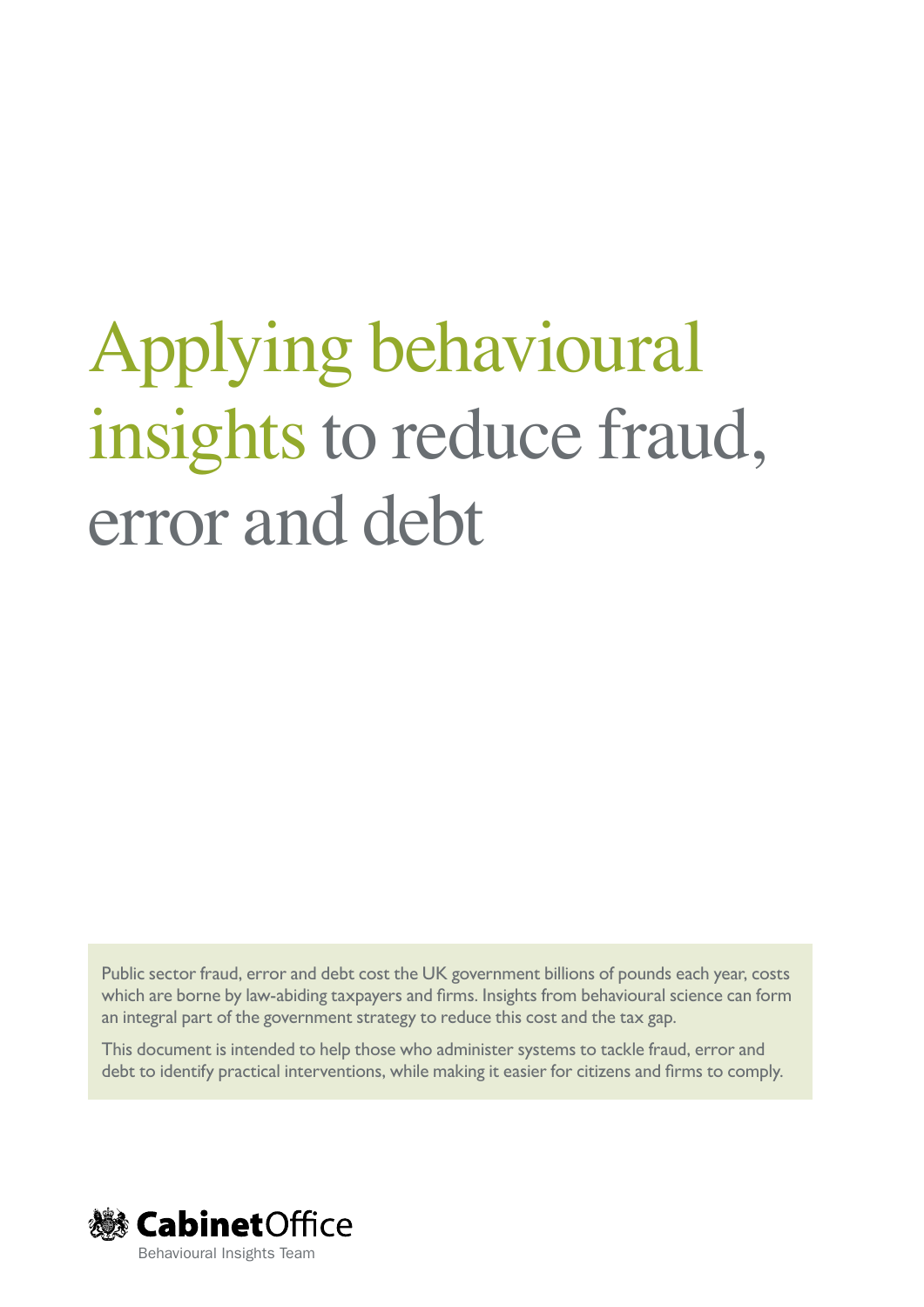## **Contents**

| Part 1 – Lessons from behavioural science: seven insights to reduce fraud,           |  |
|--------------------------------------------------------------------------------------|--|
|                                                                                      |  |
|                                                                                      |  |
|                                                                                      |  |
|                                                                                      |  |
|                                                                                      |  |
|                                                                                      |  |
|                                                                                      |  |
| <b>D</b> ant 0. That Islam is death abilitated at a matrix fund a monocolated to 04. |  |

#### Part 2 – Test, learn, adapt: eight trials to reduce fraud, error and debt........ 21 .<br>Taiah hidulaha a a alah i  $\overline{\phantom{a}}$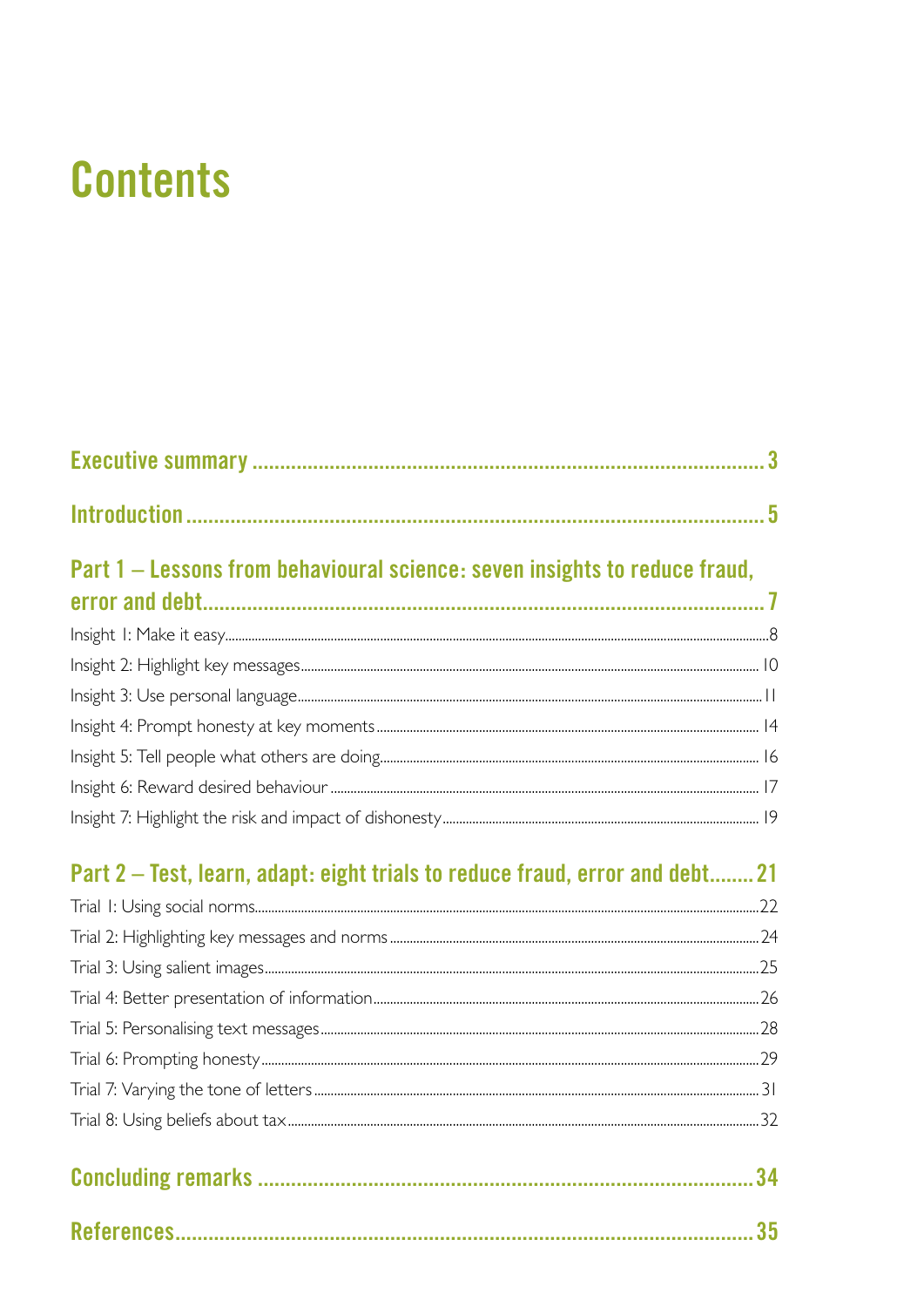## **Executive summary**

Fraud, error and debt cost the UK economy billions of pounds each year  $-$  £21 billion is lost to fraud in the public sector, a further  $£9.6$  billion is lost to errors, while £7–8 billion is lost in uncollected debt.<sup>1</sup> These significant sums of money are ultimately borne by UK taxpayers, so any measures that reduce fraud, error and debt in a cost-effective way are to be welcomed.

Traditional attempts to combat fraud, error and debt have made a number of assumptions about human behaviour. They have tended to assume, for example, that individuals rationally weigh up the personal costs and benefits of committing fraud before acting. While this approach has many merits, new insights from behavioural science are increasingly revealing the limits of several of its key underlying assumptions. The vast majority of people in the UK do not commit fraud or avoid paying debts because they have a strong sense of moral obligation, justice and fairness, which is shared by those around them. In other words, there is a strong social norm against committing acts of fraud and avoiding paying debts.

By understanding better how people respond to different contexts and incentives, we can develop a more nuanced understanding of human behaviour that can ultimately help us to design more effective interventions to tackle fraud, error and debt. Many of these interventions are relatively simple and cheap, and can be introduced alongside some of the more traditional methods employed by public bodies.

This document does two things. Part 1 sets out seven of the most important insights that can be used by public bodies to reduce fraud, error and debt (listed in Box 1 on the next page). Part 2 describes eight trials which the Behavioural Insights Team has launched with a range of different government departments, agencies and local authorities to test these insights in practice (see Box 2 on the next page).

These trials are now up and running and preliminary results are very positive. For example, Trial 1 advanced £160 million of tax debts to the Exchequer over the six-week period of the trial, the two behavioural letters in Trial 2 brought in over £1 million from doctors in additional yield to HM Revenue and Customs, while Trial 6 saved Manchester City Council up to £240,000 in council tax discounts.

Each of these trials underlines the benefit of the 'test, learn, adapt' approach adopted by the Behavioural Insights Team, which recognises that the effectiveness of different interventions and insights depends heavily on the context and setting. So we recommend that anyone applying these insights: *tests* them in a new context, *learns* which aspect is working (or not), and then *adapts* their approach to yield even better results next time.

Overall, these trials showed effect sizes of up to 30 percentage points, underlining the key role that behavioural insights can play in tackling fraud, error and debt. They demonstrate that even relatively minor changes to processes, forms and language can have a significant, positive impact on behaviour, and can often save the public time and money too. We are confident that results like these could be achieved across a range of areas by applying the insights set out in this document. Indeed, if trialled on a national scale, we expect that these interventions will save hundreds of millions of pounds.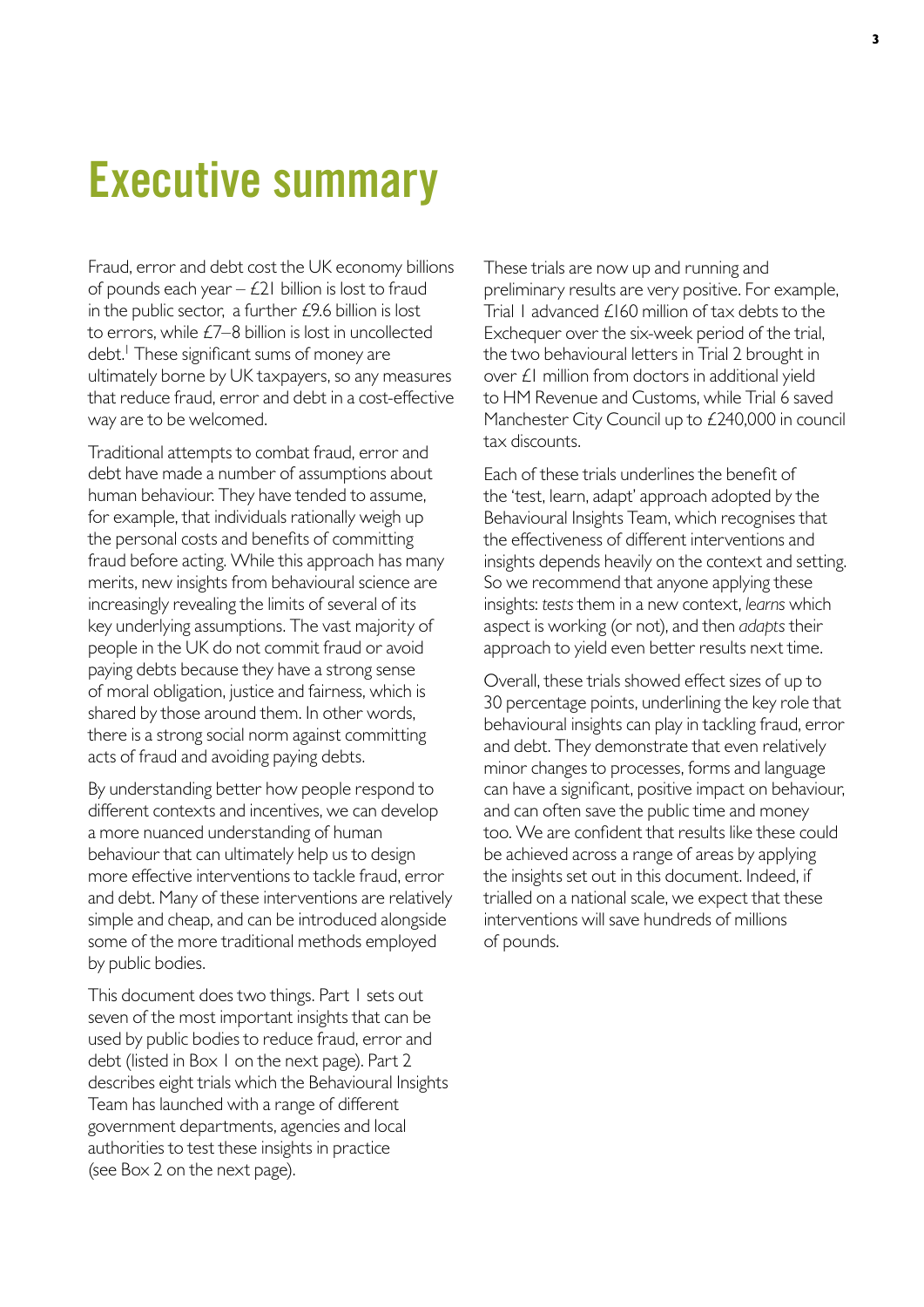#### **Box 1: Lessons from behavioural science – seven steps to reduce fraud, error and debt**

The seven insights below are all based on evidence from behavioural science. They show that, by going with the grain of how people behave, we can reduce the prevalence of fraud, error and debt.

**Insight 1. Make it easy:** Make it as straightforward as possible for people to pay tax or debts, for example by pre-populating a form with information already held.

**Insight 2. Highlight key messages:** Draw people's attention to important information or actions required of them, for example by highlighting them upfront in a letter.

**Insight 3. Use personal language:** Personalise language so that people understand why a message or process is relevant to them.

**Insight 4. Prompt honesty at key moments:** Ensure that people are prompted to be honest at key moments when filling in a form or answering questions.

**Insight 5. Tell people what others are doing:** Highlight the positive behaviour of others, for instance that '9 out of 10 people pay their tax on time'.

**Insight 6. Reward desired behaviour:** Actively incentivise or reward behaviour that saves time or money.

**Insight 7. Highlight the risk and impact of dishonesty:** Emphasise the impact of fraud or late payment on public services, as well as the risk of audit and the consequences for those caught.

#### **Box 2: Test, learn, adapt – eight trials to reduce fraud, error and debt**

**Trial 1. Using social norms:** investigates whether informing people that the vast majority of those in their area have already paid their tax can significantly boost payment rates.

**Trial 2. Highlighting key messages and norms:** examines whether we can increase tax compliance among doctors by simplifying the principal messages and actions required, as well as using social levers and norms.

**Trial 3. Using salient images:** investigates whether using images captured by the Driver and Vehicle Licensing Agency can help to reduce unnecessary repeat correspondence and encourage prompt payment of fines.

**Trial 4. Better presentation of information:** explores different ways of presenting information to discover which is most effective at encouraging the payment of debts.

**Trial 5. Personalising text messages:** tests the impact of sending more personalised text messages on people's propensity to pay court-ordered fines.

**Trial 6. Prompting honesty:** examines whether simplifying key messages, emphasising the consequences of fraud and getting people to sign forms upfront results in more honest declarations.

**Trial 7. Varying the tone of letters:** explores the effectiveness of different types of communication in encouraging plumbers to get their tax affairs up to date.

**Trial 8. Using beliefs about tax:** tests the effectiveness of different messages – related to the fact that most people think that paying tax is the right thing to  $do - on$  payment of tax debts by companies.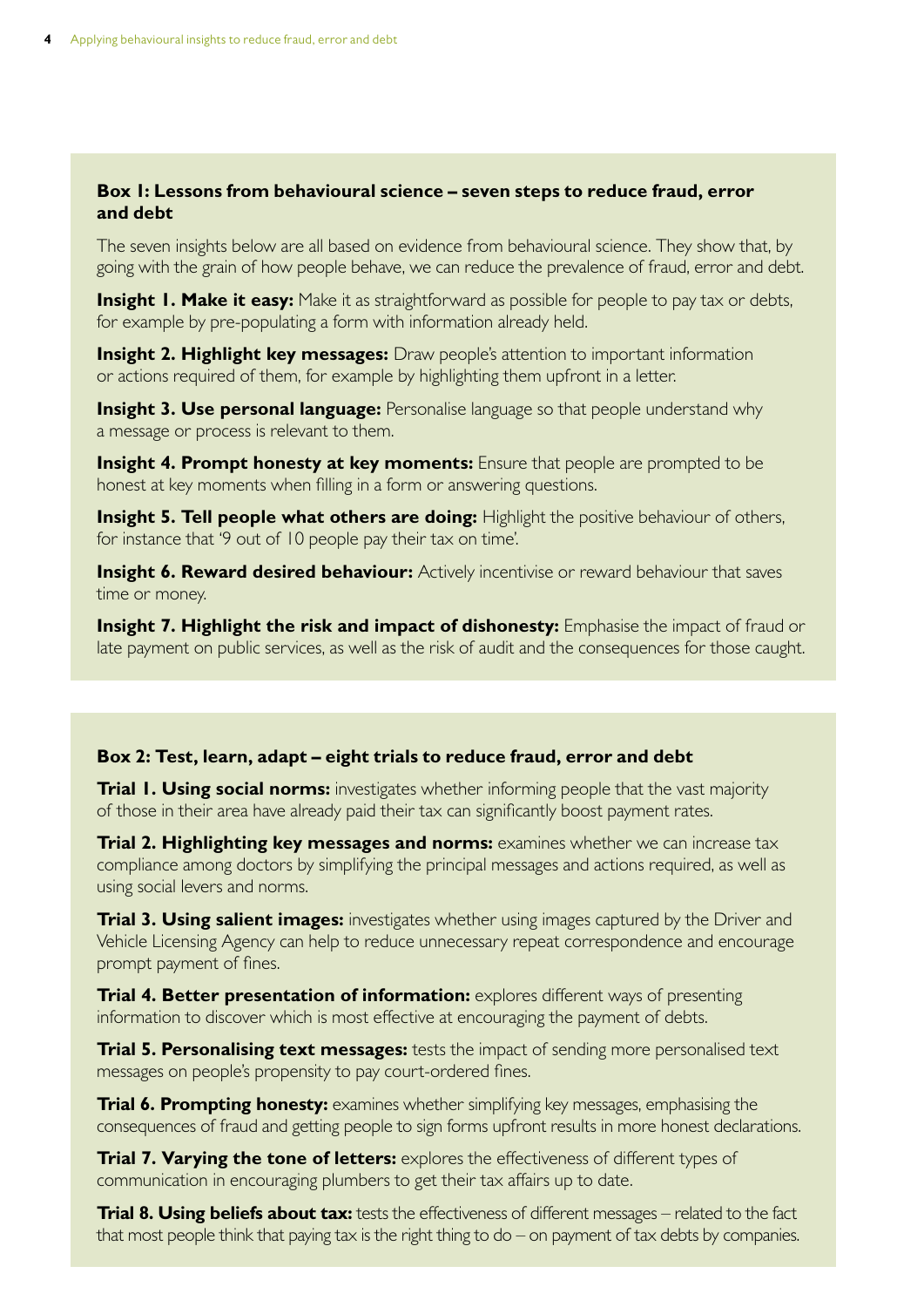## **Introduction**

Fraud, error and debt cost the UK economy billions of pounds each year  $-$  £21 billion is lost to fraud in the public sector, a further  $£9.6$  billion is lost to errors, while  $E7-8$  billion is lost on overdue debt. These significant sums of money – which could be spent on schools, hospitals and front-line staff – are ultimately borne by UK taxpayers, so any measures that can reduce fraud, error and debt in a costeffective way are to be welcomed.

Traditional attempts to combat fraud, error and debt have made a number of assumptions about human behaviour. They have tended to assume that individuals rationally weigh up the personal costs and benefits of committing fraud by calculating the amount that they expect to gain, the probability of being caught and the magnitude of the punishment.

While this traditional approach has many merits, new insights from behavioural science show the limits of several of its key underlying assumptions. $^2$ The vast majority of people in the UK do not commit fraud or avoid paying debts because they have a strong sense of moral obligation, justice and fairness, which is shared by those around them. There is, in other words, a strong social norm against committing acts of fraud and avoiding paying debts.

Tax authorities are beginning to recognise this and are increasingly complementing traditional methods of interventions and sanctions with approaches based on influence and cooperation.<sup>3</sup> This is supported by a growing literature that draws from behavioural economics and psychology, where a range of studies are increasingly showing how people respond to different situations, incentives

and cues. For example, the ultimatum game demonstrates that in some contexts people care much more about fairness than they do about maximising their own financial gain (see Box 3 below).

#### **Box 3: The ultimatum game**

The ultimatum game has been studied in a number of papers. $4$  In the experiment two people split a specified amount of money through a one-time only, anonymous interaction (for example  $£100$ ). One of the two players, the proposer, makes an offer about how to divide the money, while the second player, the receiver, must choose whether to accept or reject this proposition. If the receiver rejects the offer, both players get nothing. If the receiver accepts the offer, they both receive the amounts proposed. Standard economic theory predicts that the proposer will offer a highly unequal split (because it is an anonymous, one-time game) and the receiver will always accept the offer, since whatever the proposed split they will be better off than if they reject it (when they get nothing). Interestingly, however, the majority of offers are for a roughly equal split and many unequal offers are rejected. This suggests that people care about more than maximising their own financial gain and are influenced by social norms and concepts of fairness.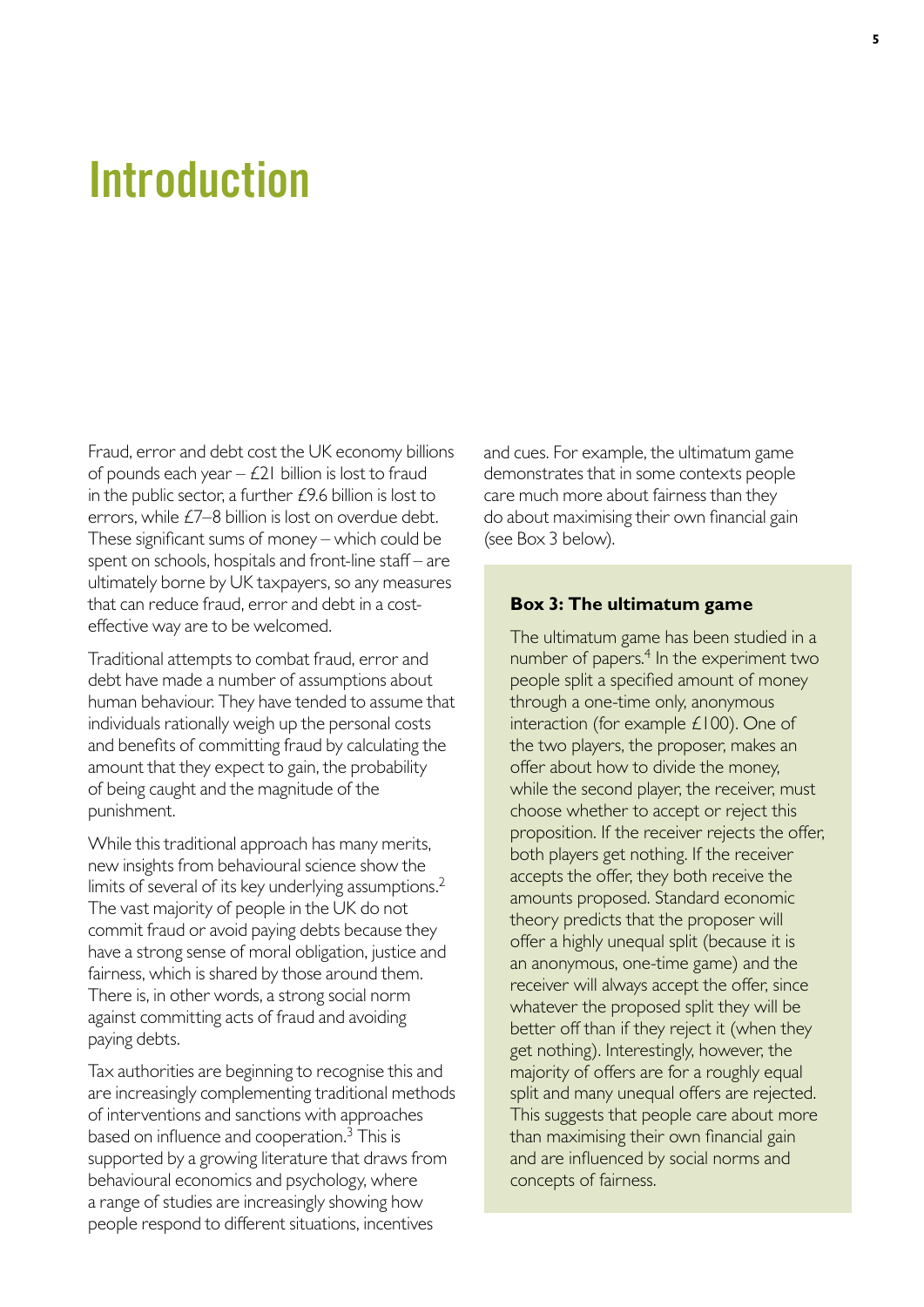Other studies show that people can be encouraged to do the right thing by making the process easy, highlighting key messages or emphasising what most people are already doing.

Research also indicates that it is important to look at the system as a whole from an end user's perspective in order to identify key points where people may be tempted to be dishonest. It is then possible to tailor interventions to that specific context in order to encourage honesty and compliance.

This document shows how we might learn from this growing body of evidence by applying some of the lessons from behavioural science to help to reduce fraud, error and debt in the UK. Many of these interventions are relatively simple and cheap, and can be introduced alongside some of the more traditional methods employed by public bodies. Indeed, as this document shows, some of the strongest effects are to be found by making it as simple and clear as possible for citizens to respond and comply with sometimes complex processes.

This document is split into two parts.

The first half sets out seven of the most important lessons from behavioural science that relate to fraud, error and debt. Many of these insights are intuitive but are rarely systematically adhered to, such as the importance of highlighting relevant information upfront in letters. These insights are particularly applicable for public bodies that routinely use forms, letters, phone calls or text messages to contact customers.

The second half shows how the Behavioural Insights Team, working alongside a wide range of public bodies in the UK, is already applying these lessons in practice through the launch of eight trials. This section acknowledges that, while the evidence base is robust, it is important to understand what the effectiveness of the interventions is in different contexts. Many of these trials are already running and are showing very promising early results. Others may not be as effective as we had hoped. This is why we are introducing a 'test, learn, adapt' approach to our work – which involves *testing* an insight in a new context, *learning* which aspect of it is working (or not), and then *adapting* our approach to yield even better results next time.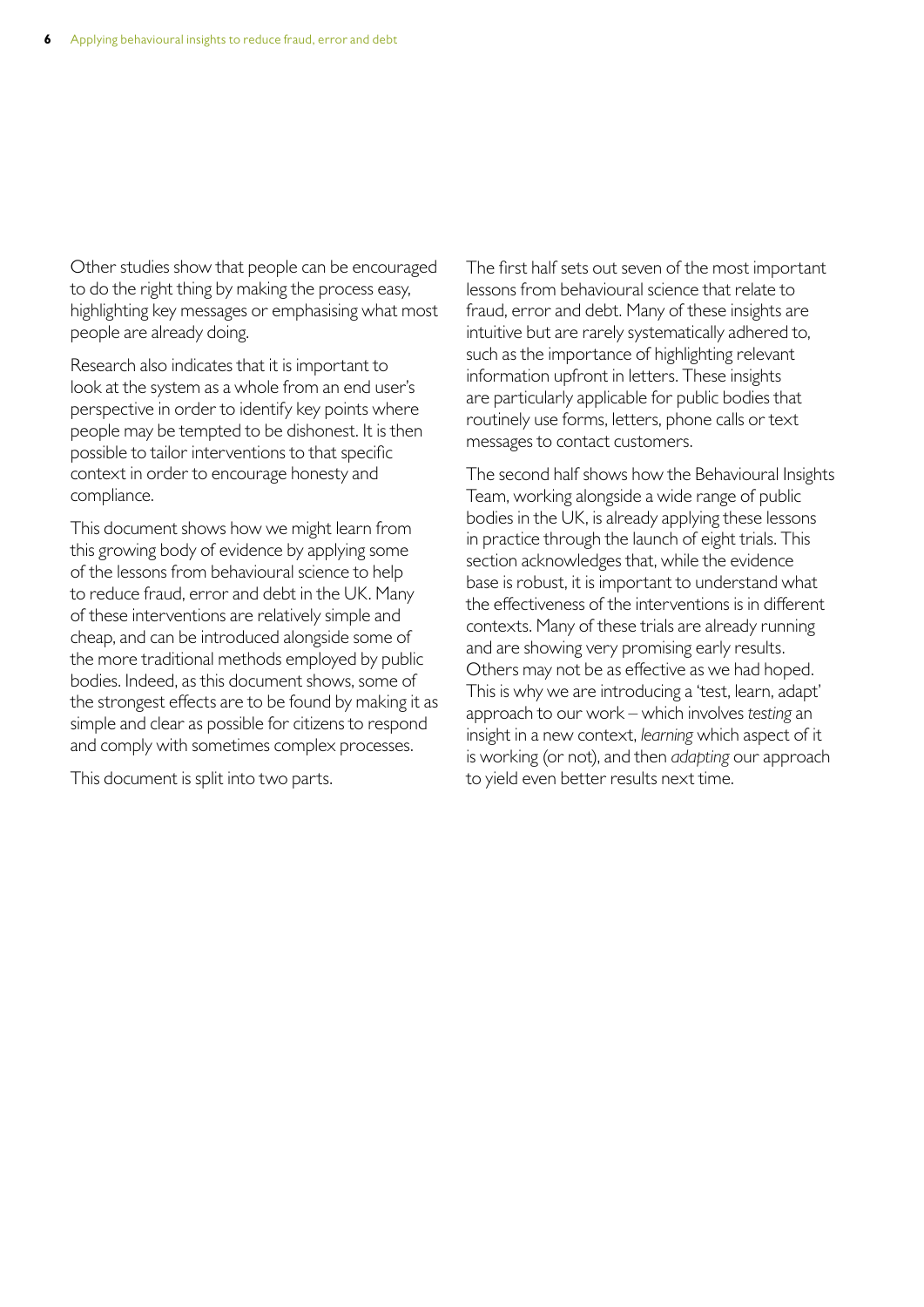## **Part 1 – Lessons from behavioural science: seven insights to reduce fraud, error and debt**

Part 1 draws from the increasing body of behavioural research which examines how individuals respond to different situations. We have distilled this rich literature into seven key insights which the evidence suggests can help to reduce fraud, error and debt.

Many of these insights are relatively intuitive. We instinctively know, for example, that if you make it easier for someone to fill in an important form or respond to a request, they are more likely to do it.

However, what is less obvious is how we can use these insights to practical ends. It is not obvious, for example, that getting someone to sign a form or write out an honesty declaration before they enter key information could be an effective way of encouraging honest behaviour.

We should also recognise that, although some of the lessons may seem intuitive, public (and private) sector bodies rarely think about their systematic application. We routinely complicate processes unnecessarily, use unclear terms and phrases, and bury important information in the middle of long letters.

These seven insights, described in more detail in the sections that follow, are:

**Insight I. Make it easy:** Make it as straightforward as possible for people to pay tax or debts, for example by pre-populating a form with information already held.

**Insight 2. Highlight key messages:** Draw people's attention to important information or actions required of them, for example by highlighting them upfront in a letter.

**Insight 3. Use personal language:** Personalise language so that people understand why a message or process is relevant to them.

**Insight 4. Prompt honesty at key moments:** Ensure that people are prompted to be honest at key moments when filling in a form or answering questions.

**Insight 5. Tell people what others are doing:** Highlight the positive behaviour of others, for instance that '9 out of 10 people pay their tax on time'.

**Insight 6. Reward desired behaviour:** Actively incentivise or reward behaviour that saves time or money.

**Insight 7. Highlight the risk and impact of dishonesty:** Emphasise the impact of fraud or late payment on public services, as well as the risk of audit and the consequences for those caught.

It is important to remember that the effectiveness of the application of these insights will heavily depend on the context in which they are applied. Part 2 looks at ways in which we can test these approaches in practice, so that we can continually learn from what works in different situations.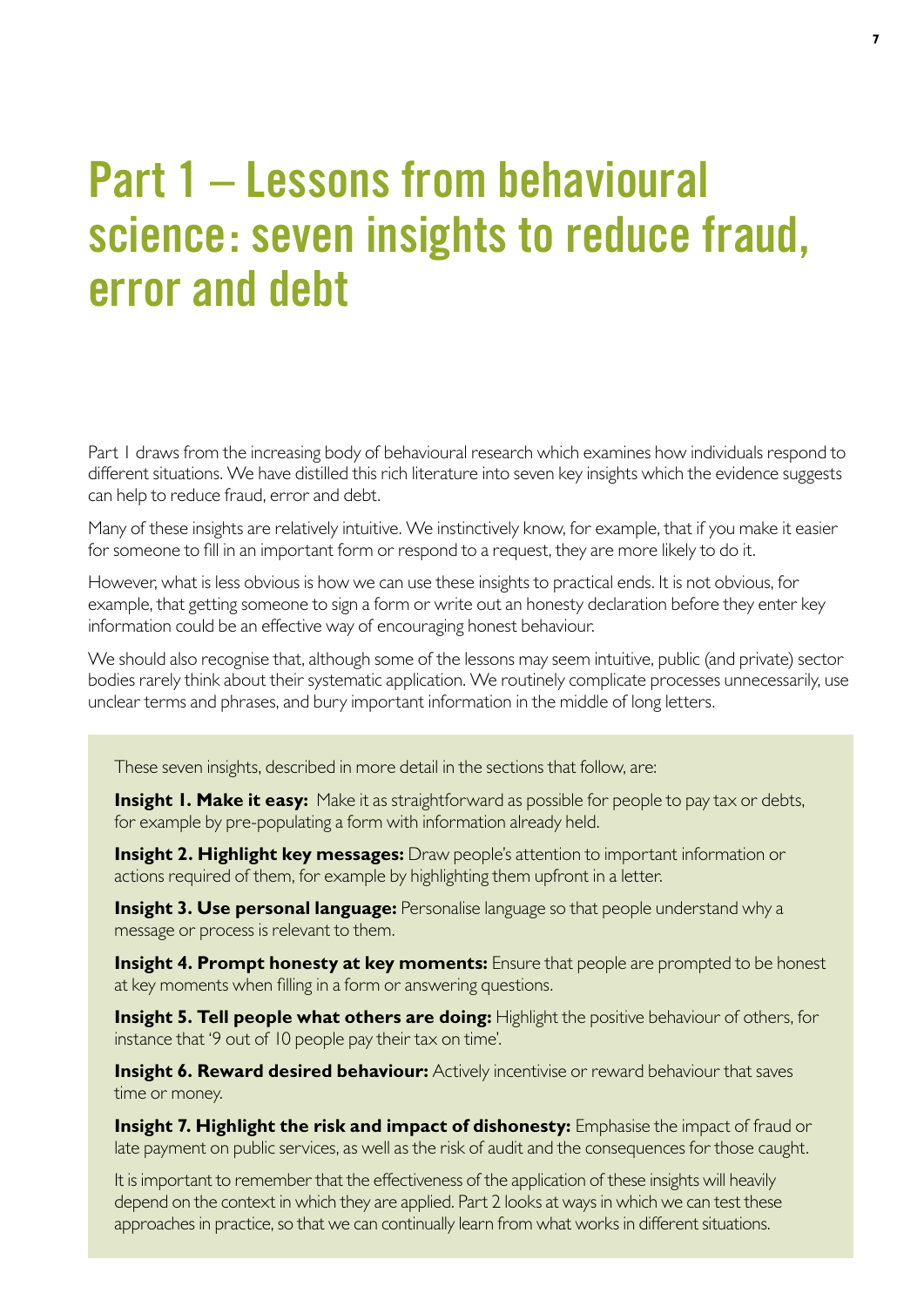## Insight 1: Make it easy

One of the central findings from behavioural science is that if you want somebody to do something you should start by making it easy for them to do it. If you want to get people to recycle their household waste, provide them with recycling bins and arrange regular collections. If you want people to pay their tax or fines on time, make it easy for them to do so.

There is a growing amount of evidence that demonstrates how individuals can be encouraged to change their behaviour by making – often small – interventions. For example, simply including the explicit steps that people need to take in order to perform a behaviour makes that behaviour more likely: these small 'channel factors' have a significant effect on whether people act or not. One famous study showed that a major factor affecting students' take-up of a tetanus injection (quite apart from the reasons they were given for doing so) was whether they were given a map with the route to the clinic highlighted.<sup>5</sup>

Studies have shown that pre-populating forms with known information about an individual has helped to reduce the error rates in tax submissions in a variety of countries. This reinforces wider evidence, for example that providing assistance and streamlining processes have helped to increase enrolment rates to colleges in the United States (see Bo $\times$ 4).

As services increasingly shift to online channels, it will become easier for public bodies to help people to comply with often complex processes by pre-populating forms with known information.

#### **Box 4: Making it easier to complete forms**

A 2009 benchmarking study of tax administrations in 13 countries found that "most high performers tend to prepopulate all the fields for individuals' tax forms... thereby helping tax payers improve the accuracy of their submissions by ensuring that the forms are correct from the beginning".<sup>6</sup>

A US study compared the effect of providing assistance alongside a more streamlined process to complete the Free Application for Federal Student Aid (including pre-populating the form with information already held and help with completing the rest of the form) against simply providing information about the application process. $<sup>7</sup>$ </sup> The additional assistance and streamlined process substantially increased submissions and ultimately the likelihood of college attendance, persistence and aid receipt. College enrolment rates for high school seniors rose by eight percentage points (from 34% to 42%) in the year following the experiment. In contrast, the group that was only given information showed no significant difference from the control group (who received no information or support).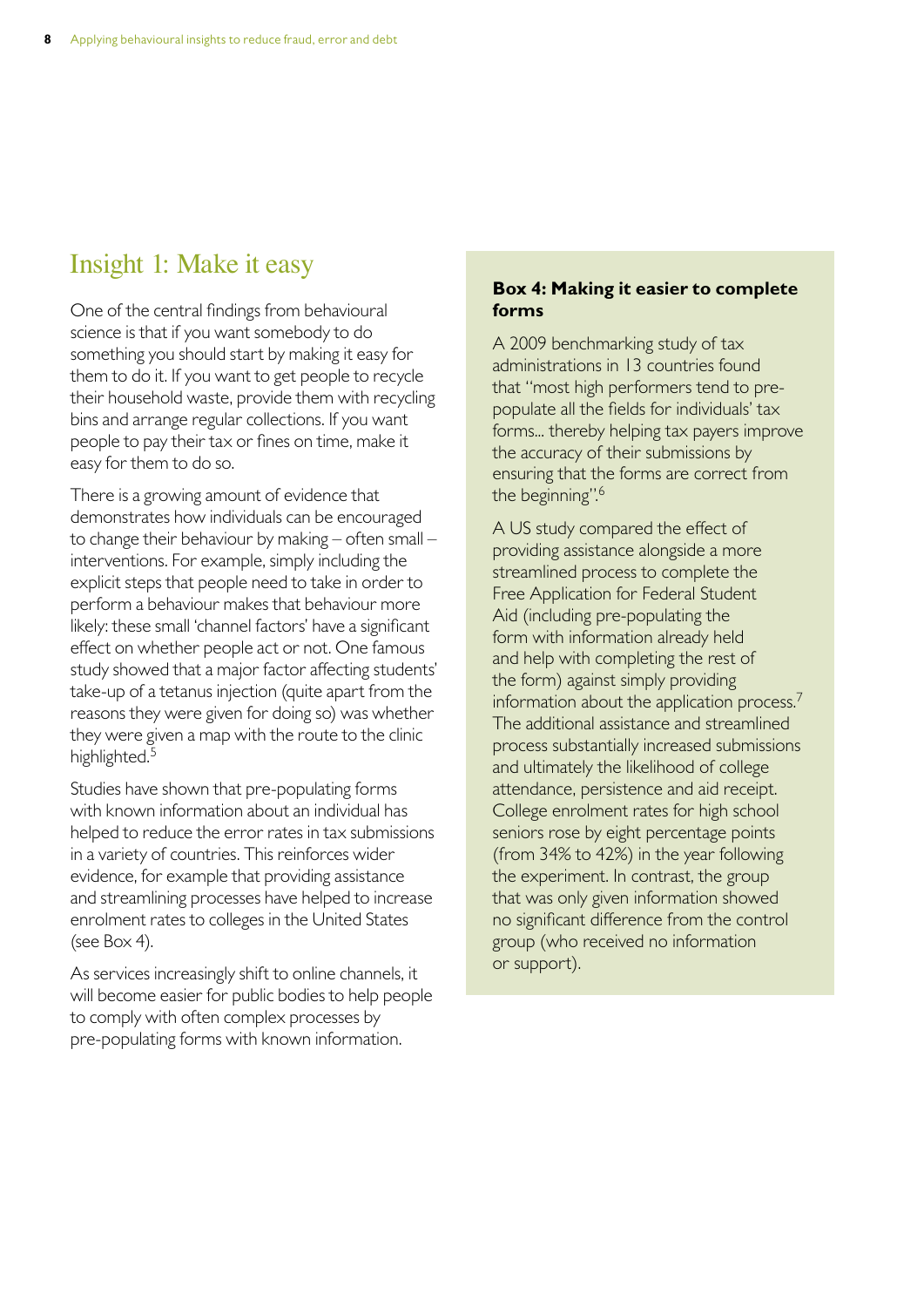HM Revenue and Customs (HMRC) is currently consulting on the idea of pre-filling tax returns for self assessment, as is the case in many other countries such as Denmark.<sup>8</sup> There, the Danish tax authority pre-fills information it already holds on an individual's tax return, including third party information, before sending the return to the individual to be completed. This aims to reduce both error and the amount of time it takes taxpayers to complete their self assessment returns.

Other channels also present new opportunities for public bodies to make it simpler for people to respond and comply. Mobile phone technology is now being used to enable direct payment of fines and parking fees, as well as to remind people of upcoming doctors' appointments or court appearances (see also Trial 5). Text messages can also make it easier for people to respond – with a simple 'yes', rather than a separate phone call.

Smart phones have the potential to open up new ways of simplifying processes. Smart phone applications have been developed in the United States and Australia that enable taxpayers to keep up to date with their tax affairs (see Box 5 below). Similarly, HMRC is building an online personal tax calculator, which will be available as a mobile phone app by April 2012. This will enable UK taxpayers to calculate both the annual tax and national insurance contributions they can expect to pay.

#### **Box 5: Smart phone apps to keep up with your tax affairs**

The Inland Revenue Service in the United States has recently created a free smart phone app that allows taxpayers to check the status of their tax refund and obtain  $tax tips.<sup>9</sup>$  Similarly, the Australian Tax Office has developed an easy-to-use tax calculator app that helps people to better understand how much personal tax they will pay on their earnings, as well as a 'Tax Receipt Log' app.<sup>10</sup> This app makes it easier to keep up to date on expenses and tax receipts by using the phone camera to take a photo of a receipt, which is then processed and stored. When it comes to the end of the financial year, the information can be simply emailed through, reducing the need to hunt for bits of paper, search through credit card statements and manually calculate figures.

The ultimate way of making it simple and easy for people to change their behaviour is to make processes automatic. The classic example from the behavioural economics literature is automatic enrolment into pension schemes (which an individual can then 'opt out' from). These schemes see dramatic increases in the numbers of people saving for their pensions.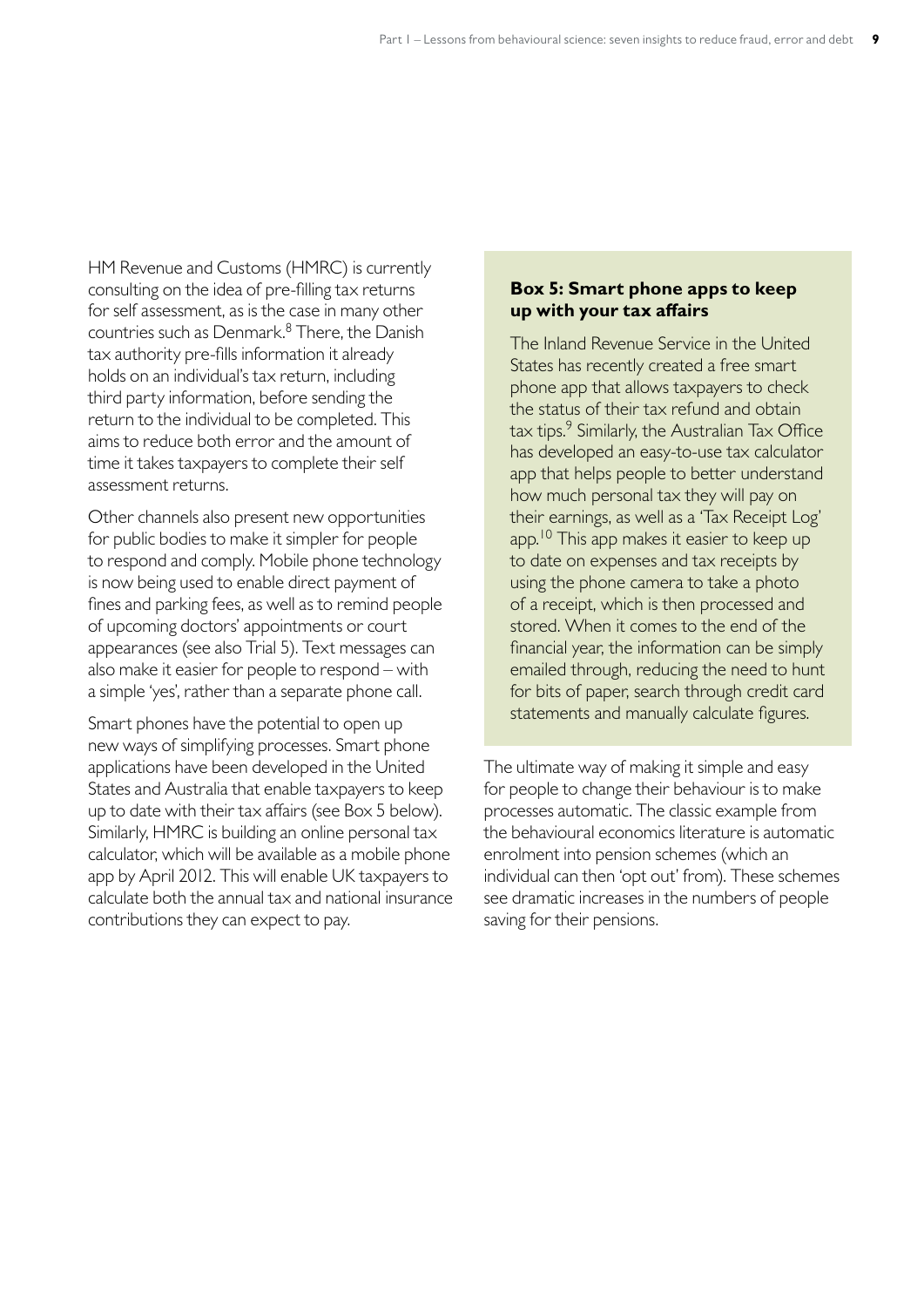## Insight 2: Highlight key messages

It is important to emphasise key messages and make clear what you want people to do. Drawing people's attention to the most relevant information – and in particular any action required – may seem obvious. But we must also recognise that the forms, letters and processes used by public bodies are often not as good as they could be at being clear about what is expected of an individual.

This is partly a reflection of the fact that, in official documents, there is sometimes a tendency to include information that covers the full range of eventualities. The result is often that important messages or instructions are buried in the middle of communications or in documents that sit within a large pack of papers.

Even where several pieces of information are required, there are a number of things that can be done to reduce errors and increase people's propensity to respond. One important insight is that people commonly focus on information given at the start of a letter or email. This is demonstrated most vividly by eye-tracking studies, which show that individuals will very often disregard information in the body of a letter – concentrating largely on headline information or highlighted boxes (see Box 6 opposite). Several of the trials set out in Part 2 test the impact of this simple intervention by making it very clear in the opening sentences of letters what is required of the recipient.

**Box 6: Eye-tracking research** 



As the graphic above highlights, eyetracking research conducted for Royal Mail in 2010 (by Eyetracker) suggests that people generally focus on headings, boxes and images, while detailed text is often ignored. This research also indicated that the front pages of letters receive far more attention than back pages (nearly two and a half times as much), and that people are more likely to notice actions required if they are placed to the right of the page, above or in line with the headline, and if they are in a different colour.

There are numerous other lessons which are being used across the private and public sectors that seek to help to ensure that people engage with and understand the messages being conveyed. Daniel Kahneman, the psychologist who won the Nobel prize for economics, demonstrates that there are a number of ways of making messages more persuasive. These include:

- not using complex language where simple language will do;
- highlighting key information **in bold text**;
- using colour: bright red or blue is more likely to be believed than middling shades of green, yellow or pale blue (while using too many colours can confuse the audience).<sup>11</sup>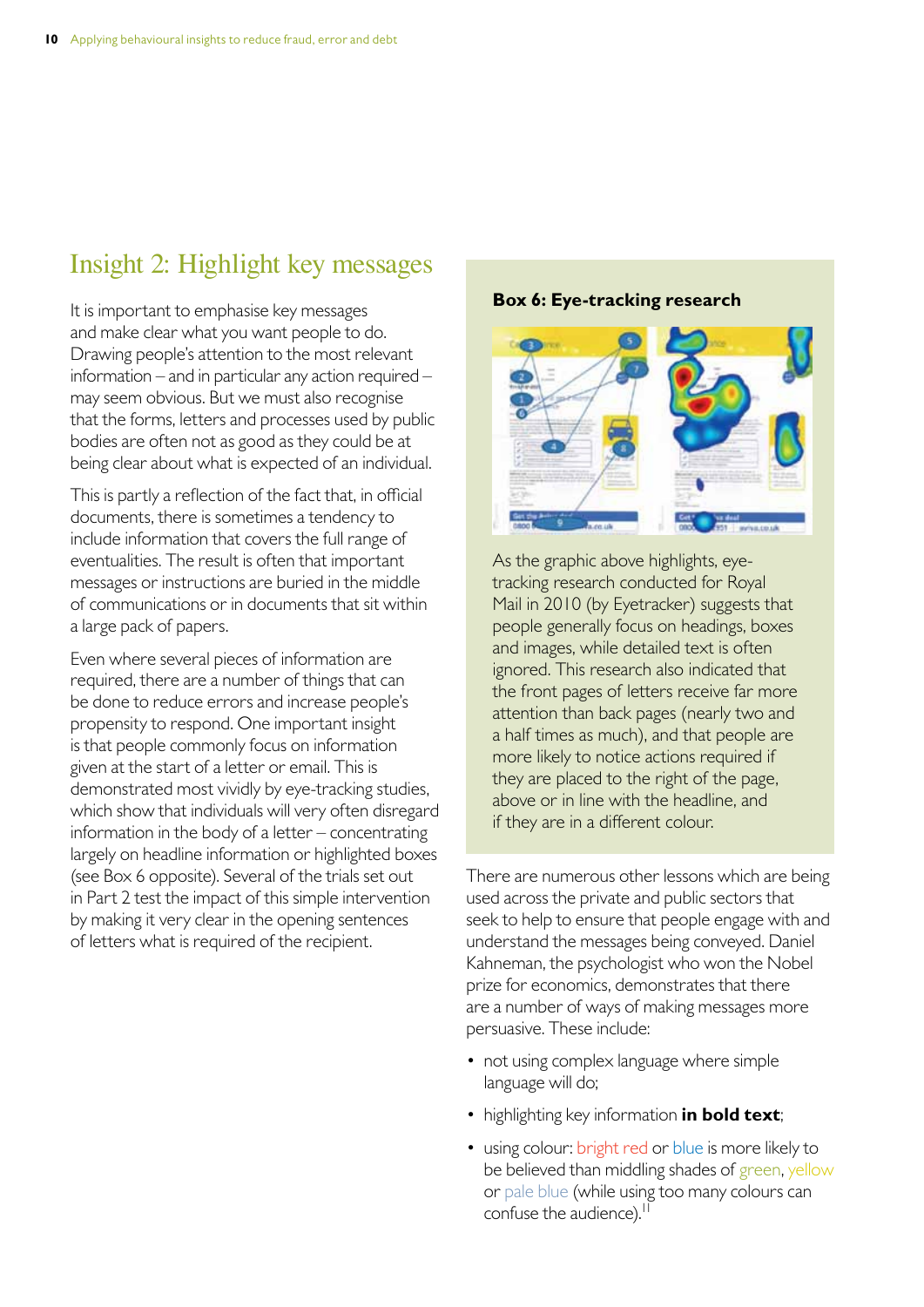All of these lessons help to induce what Kahneman calls 'cognitive ease' – they help to make it simpler for individuals to process and understand information. Many of these lessons are now being put into practice through a piece of work sponsored by the Behavioural Insights Team and being trialled in a number of NHS trusts. This involves redesigning prescription charts – simplifying the forms so that they are easier to use, and using colours and boxes to draw attention to key information requirements (see Box 7).

Evidence also suggests that the use of visual imagery in written communications can not only capture the reader's attention, particularly if the image is self-relevant, but also aid their comprehension and memory.<sup>12</sup>

However, images should only be used where appropriate, as they can distract the reader away from the text. Indeed, in recognising the importance of some of these insights from behavioural science, we must also accept their limitations. They will only help to encourage this sense of 'cognitive ease' if the underlying messages make sense.

Perhaps most obviously of all, such messages and images will only be effective if individuals have already begun to fill in a form or opened a letter. Some local authorities – such as Elmbridge District Council – are therefore trialling putting key messages on the outside of envelopes.

### Insight 3: Use personal language

A great deal of the communications that public bodies send out to individuals, particularly those relating to tax and benefits, are mass-mailed and fairly generic in their form. There is a good reason for this: mass-mailed, generic communications can be significantly cheaper than a more tailored product.

However, new technologies are making it easier to personalise messages at lower cost, which may result in overall savings – given that individuals are more likely to act on a message which seems to be relevant and salient to them.

One of the simplest ways of making a message feel more personal is to address it specifically to an individual – something which is not routinely done. For example, generic text messages are being used by HM Courts and Tribunals Service (HMCTS) as a low-cost way of encouraging people to pay their fines. The Behavioural Insights Team is working with HMCTS to test the impact of using the recipient's name. It is hoped that this will help to reduce administrative expenditure in chasing fines and might ultimately result in more fines being collected (see Trial 5 for more information).

In addition to personalising messages to individuals, we believe that there is merit in looking at whether people are more likely to respond to messages from public bodies when they are written from a named individual, rather than directly from an organisation. Highlighting contact information that the customer can use to call you or a member of your team may well be more likely to elicit a response than signposting them to a general helpline.

Language can be made more personal and salient in a number of other ways. A US study shows, for example, that people are more likely to respond to messages indicating extra effort and a personal touch, for example through handwriting an individual's name or using Post-it notes to summarise the request (see Box 8).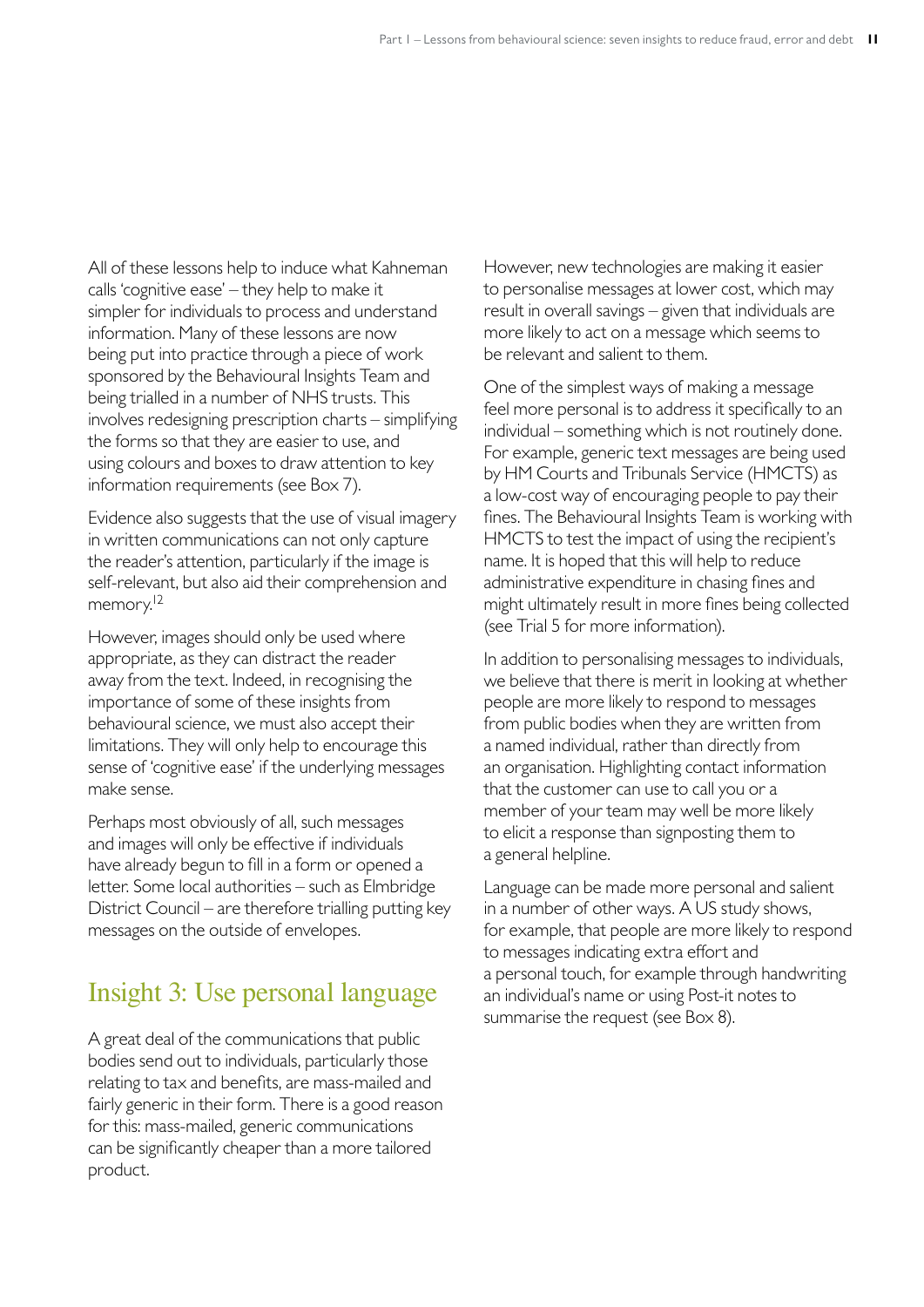#### **Box 7: Reducing errors by redesigning prescription charts**

The majority of hospitals in the NHS still use paper prescription charts that contain details of all the medications patients are to take while in hospital. Analysis shows that many such charts are incompletely filled in (e.g. pre-existing allergic reactions are not recorded); are hard to read (e.g. confusion between micrograms and milligrams and indecipherable signatures); and are not updated (e.g. whether or not a course of antibiotics should continue). Approximately 7% of all medication orders have some form of error in their prescription or administration. Such errors can contribute to increased costs and the potential for significant patient harm. The Behavioural Insights Team is funding a trial of a new type of hospital prescription chart, which draws attention to key information requirements and helps to make it easier for prescribers to fill in information accurately. This should help to reduce errors in the process.

Below is an extract from a standard prescription chart – which is prone to errors, partly because the layout and boxes are difficult to understand and allow those prescribing to use handwriting rather than block capitals.



The new prescription charts – among other things – encourage prescribers to use block capitals through the use of boxes, and to circle the unit of dosage. Both of these measures help prescribers completing the form to make the information they enter much clearer.

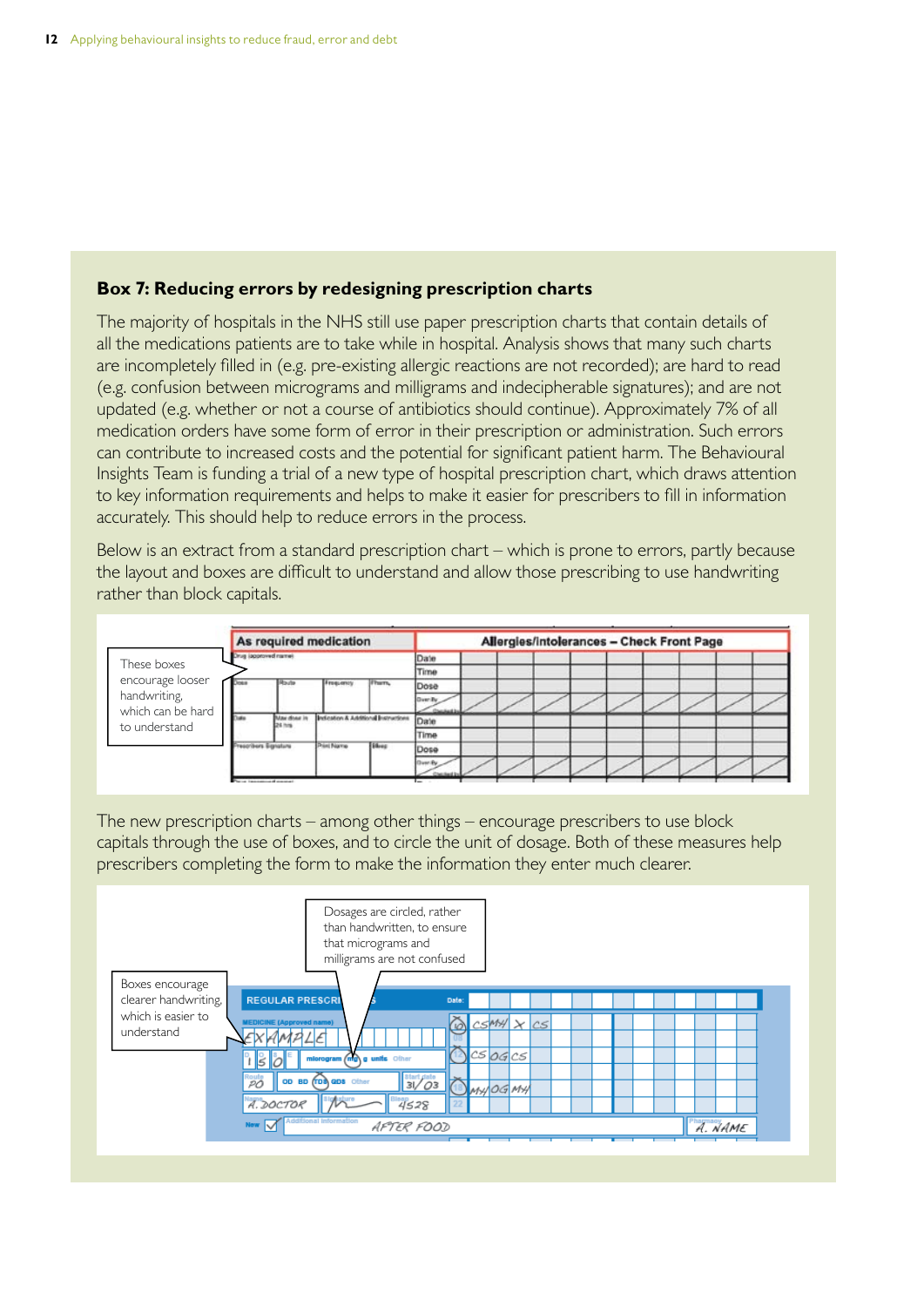#### **Box 8: The personal touch**

An experiment from the US tested the impact of Post-it notes and handwriting on people's likelihood of completing a survey.<sup>13</sup> The survey which was accompanied by a handwritten Post-it note requesting completion received a 76% completion rate, compared with 48% where the handwritten message was on the cover page (which contained instructions about how to complete the survey) and 36% for those who received the survey and cover page only. In order to test whether it was the Post-it note itself that had the biggest impact, the researchers ran a similar experiment, where a Post-it note with a handwritten note attracted a 69% response rate, compared with 43% with a blank Post-it note and 34% with no Post-it note. In addition, those who responded to the handwritten Post-it note returned the survey more promptly and with more detailed answers. When the experimenter added his initials and a 'thank you', response rates increased even further.<sup>14</sup>



**Study 2: Response rate to survey when testing Post-it notes** 



Given the scale of many government communications, it may not be feasible to use Post-it notes or handwrite names on a routine basis, but there are likely to be areas where a similar approach could be used or tested, for example trialling the impact of writing the names of the recipient and the sender in handwritten fonts. It is also our expectation that using personal pronouns such as 'I' and 'we' may be more effective than more generic organisational references.

In addition to personalising messages, studies show that giving an individual a unique opportunity that they know is not available to all or only available for a limited period can motivate them to act. One study found that 50% more people showed up to an appointment when they were asked a series of demographic questions and then told "great, you're exactly the kind of person we are looking for".<sup>15</sup> There may be opportunities to apply this to work on fraud, error and debt, for example by giving particular groups a time-limited opportunity to receive a specialised service or disclose information about tax liabilities.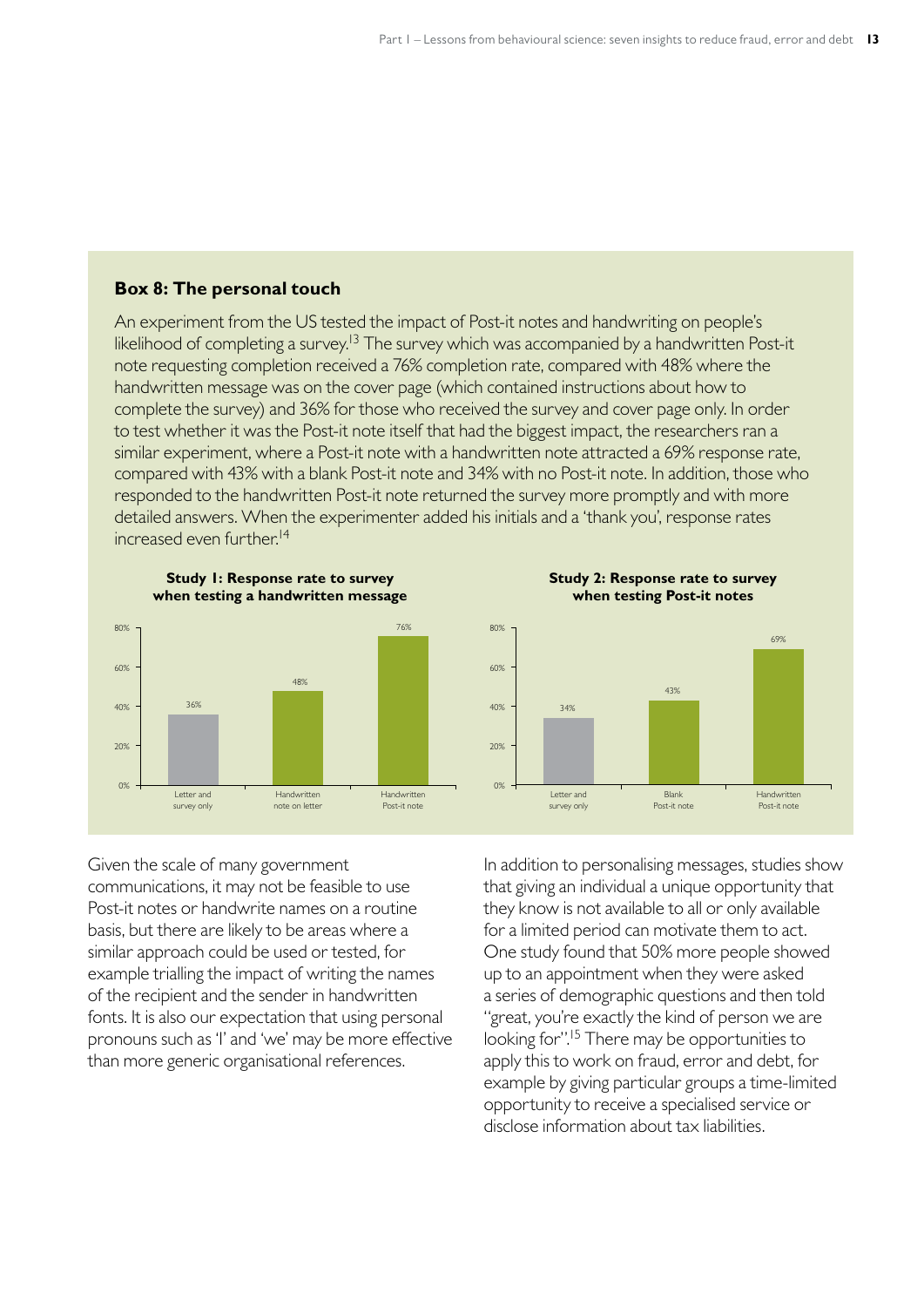#### **Box 9: Time-limited disclosure opportunities for specific groups**

The Risk and Intelligence Service (RIS) Campaigns Team in HMRC currently draws on this 'unique opportunity' effect. RIS campaigns target large, defined populations (over 250,000 people) where there is a significant risk of non-compliance. They have so far run a number of campaigns with disclosure opportunities targeted at medics, plumbers and private tutors. RIS campaigns collate specific information and intelligence (from internal and third party data) about the individuals within the target population, which they use to encourage people to voluntarily put their tax affairs in order on the best possible terms. Non-compliant individuals who do not come forward are followed up and are likely to face additional penalties and even prosecution. To date, the team has brought in over £500 million in disclosures and a further £100 million from follow-up work. See Trials 2 and 7 for examples of RIS campaign trials with doctors and plumbers who do not take advantage of the disclosure opportunity.

## Insight 4: Prompt honesty at key moments

Most people are honest most of the time. And most people, rightly, think of themselves as honest individuals. This is important because individuals have an inherent desire to be consistent with the images they have of their own moral values, which means that it is possible to encourage greater honesty by reminding individuals of their own desire to be honest through prompts.

There are a range of different studies that show how this can be done, and many of the prompts are cheap and easy to implement. Some of the most interesting and potentially impactful results have been found by a group of US researchers who examined the impact of changing the location of signatures on forms. They found that moving a signature box from the end of a form to the beginning can help to promote more honest declarations (see Box 10).

Requiring someone to sign at the beginning of a form is in some respects the equivalent of getting someone to declare in court *before* they have given evidence that they will 'tell the whole truth'. The majority of government forms include a signature at the bottom of the form, so moving this signature to the top may be a cost-effective way of reducing fraudulent claims.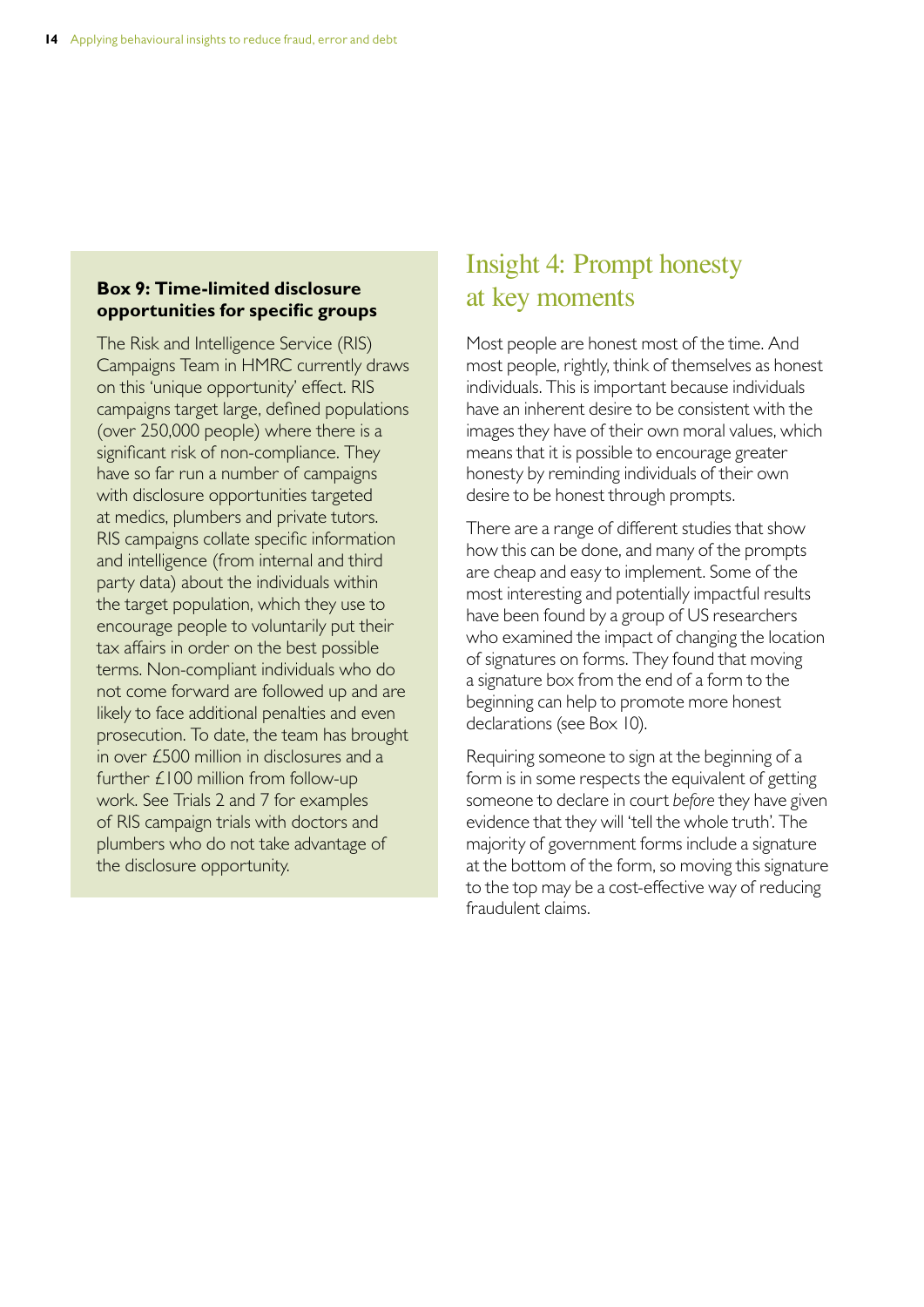#### **Box 10: Signing at the beginning of forms**

A large-scale field experiment has demonstrated that moving the signature from the end to the beginning of application forms can significantly increase honest reporting.<sup>16</sup> The study used a randomised controlled trial on self-reporting of the number of miles driven for a car insurance application (the higher the number of miles reported, the higher the premium). Completed forms were received for 13,488 policies covering a total of 20,741 cars. The results showed that customers reported driving around 10% more miles (i.e. they were more honest) when they signed their name before filling in the form, rather than after. On average, the difference amounted to 2,428 miles per car. The authors estimate the per-mile cost of car insurance in the United States to be between four and ten cents, suggesting a minimum of \$97 average difference in annual insurance premiums per car between customers depending on whether they signed at the top or bottom of the form.





To date, most of the research in this area has focused on individuals reporting how many miles they have driven or how much they have spent on expenses. What we do not yet know is whether a change in the location of signatures will affect more binary applications such as applying for a benefit (rather than declaring particular amounts). The Behavioural Insights Team is therefore running a trial with Manchester City Council (see Trial 6) to see whether this might be equally effective in relation to applications for council tax discounts for people living on their own.

It is also not clear from the research how long the increase in honesty lasts. For example, if a form is over 50 pages long and you sign at the beginning, we do not know whether the effect lasts for the time required to complete the form. This is an area for further investigation, but our hypothesis is that the greatest impact is likely to be felt by placing the signature box immediately prior to the information which most requires an honest declaration, or by bringing these questions to the start of a form (rather than – as often happens – embedding them half way through a lengthy form). It would also be interesting to test the efficacy of using cut-out boxes so that the signature is visible on every page (similarly to the prescription chart redesign outlined in Bo $\times$  7). The move to digital forms and channels and the potential use of electronic signatures and 'pop-ups' present another topic for future research in this area.

These US researchers have also looked at other ways of prompting honesty.<sup>17</sup> In two laboratory experiments they found that they eliminated cheating by using 'moral reminders' such as asking participants to sign an honesty or honour code or to recall as many of the Ten Commandments as possible. Therefore, it may be possible to reduce fraudulent claims by creating short honesty statements or declarations that applicants have to sign or even manually write out, for instance 'the details I complete below will be an honest account of the truth'. Indeed, our instinct is that writing out an honesty code may focus people's attention on the 'moral reminder' to a greater extent than simply signing their name.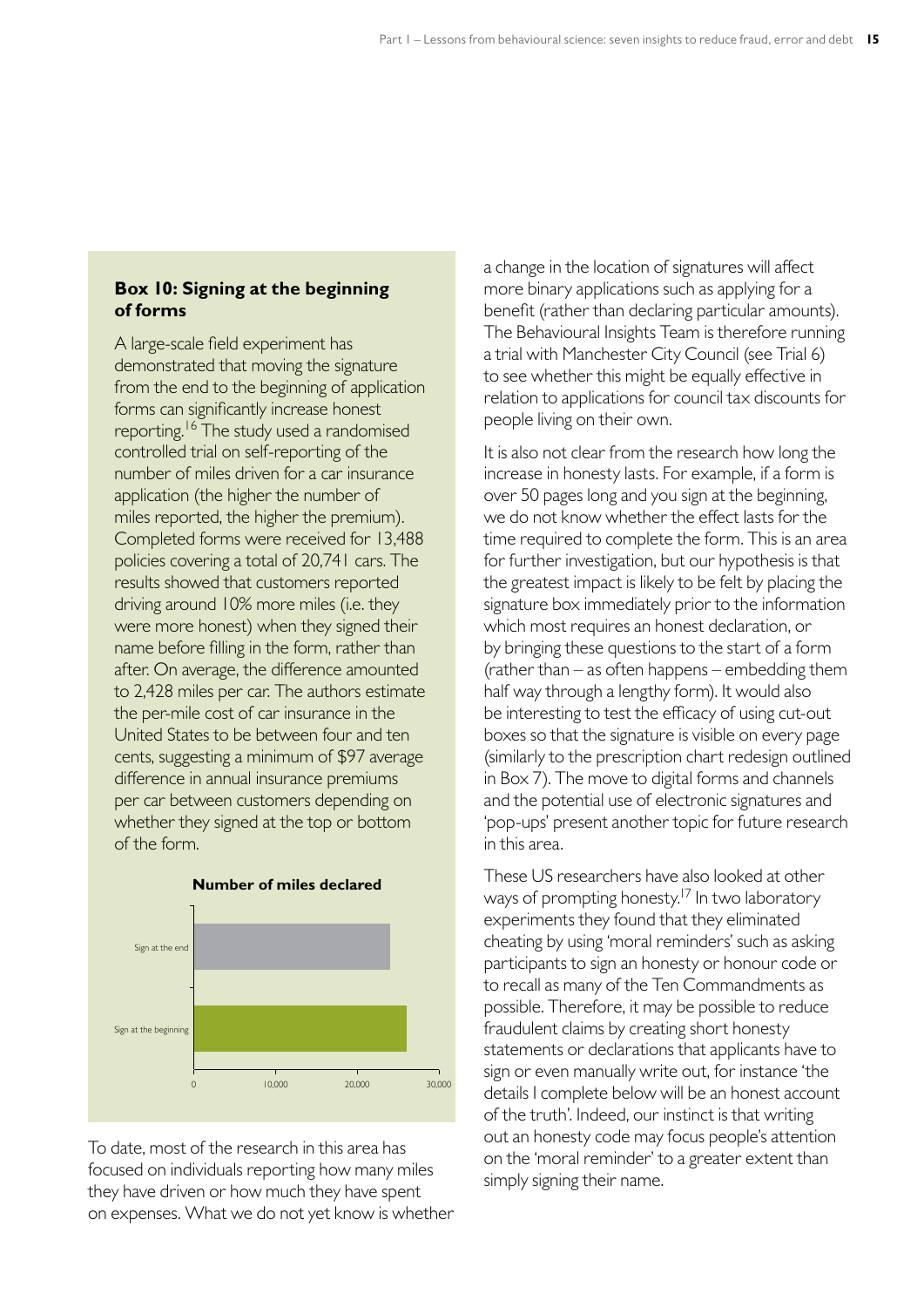The academic literature also suggests that people are more likely to be dishonest if they can do so by omission rather than by commission, that is by not providing or updating information rather than actively providing false information.<sup>18</sup> This is because actively providing false information makes the dishonesty more salient and makes it more difficult for individuals to maintain their moral self-image. Examples might include requiring people to file nil returns (for example, by declaring £0 in earnings over the previous year) or asking them to state that circumstances have not changed where this has implications for the benefits that they receive. Clearly, there is a balance to be struck here with simplifying processes (including pre-populating forms), so this technique would need to targeted at areas at high risk of fraud and should be as userfriendly as possible – for instance, simply asking people to respond 'yes' or 'no' to quarterly text messages enquiring about changes in circumstances.

One of the quirkiest pieces of research into prompting people to be more honest involved alternately placing pictures of flowers and eyes over an honesty jar in a graduate student common room. The study showed that individuals were almost twice as likely to pay for their tea and coffee when there was an image of eyes above the honesty jar compared with when a more 'neutral' image such as a picture of flowers was used.<sup>19</sup> The results have been replicated elsewhere and demonstrate the wide and often surprising ways in which individuals respond to different types of prompts.<sup>20, 21</sup>

### Insight 5: Tell people what others are doing

Social norms are the behavioural expectations, values and behaviours within a particular society or group. In other words, human beings are strongly influenced by what those around them are doing.<sup>22</sup>

Social norms offer often implicit guides to our behaviour within society, and have a very strong influence on how we respond to different situations. Most people in the UK do not commit fraud because they have a very strong sense of moral obligation, justice and fairness, which is shared by those around them. There is, in other words, a strong social norm against committing acts of fraud and avoiding paying debts.

We can use this knowledge to reinforce individuals' underlying motivations by using 'descriptive norms' which simply describe what most people are doing, so that people are made explicitly aware of other people's good behaviour. This has been demonstrated to be effective in encouraging recycling, energy and water efficiency, and reducing littering.<sup>23</sup>

Trials utilising social norms have also been shown to be effective in encouraging tax compliance.<sup>24, 25</sup> By informing people of the true (low) rate of tax evasion in Minnesota, taxpayers' mistaken perception that many other people didn't pay their taxes was corrected, helping to increase rates of voluntary tax compliance.

Drawing on these insights, the Behavioural Insights Team and HMRC have been pioneering the use of descriptive norms to encourage people to pay their tax debts in the UK. These simply stated that 9 out of 10 people in an area had already paid their tax, and resulted in substantial increases in tax repayments compared with the control group  $(see Trial I).$ 

This work reinforces wider evidence that descriptive norms are more effective the more they can be targeted at a specific population or group, which in this case was achieved by referencing their local area as opposed to the national norm.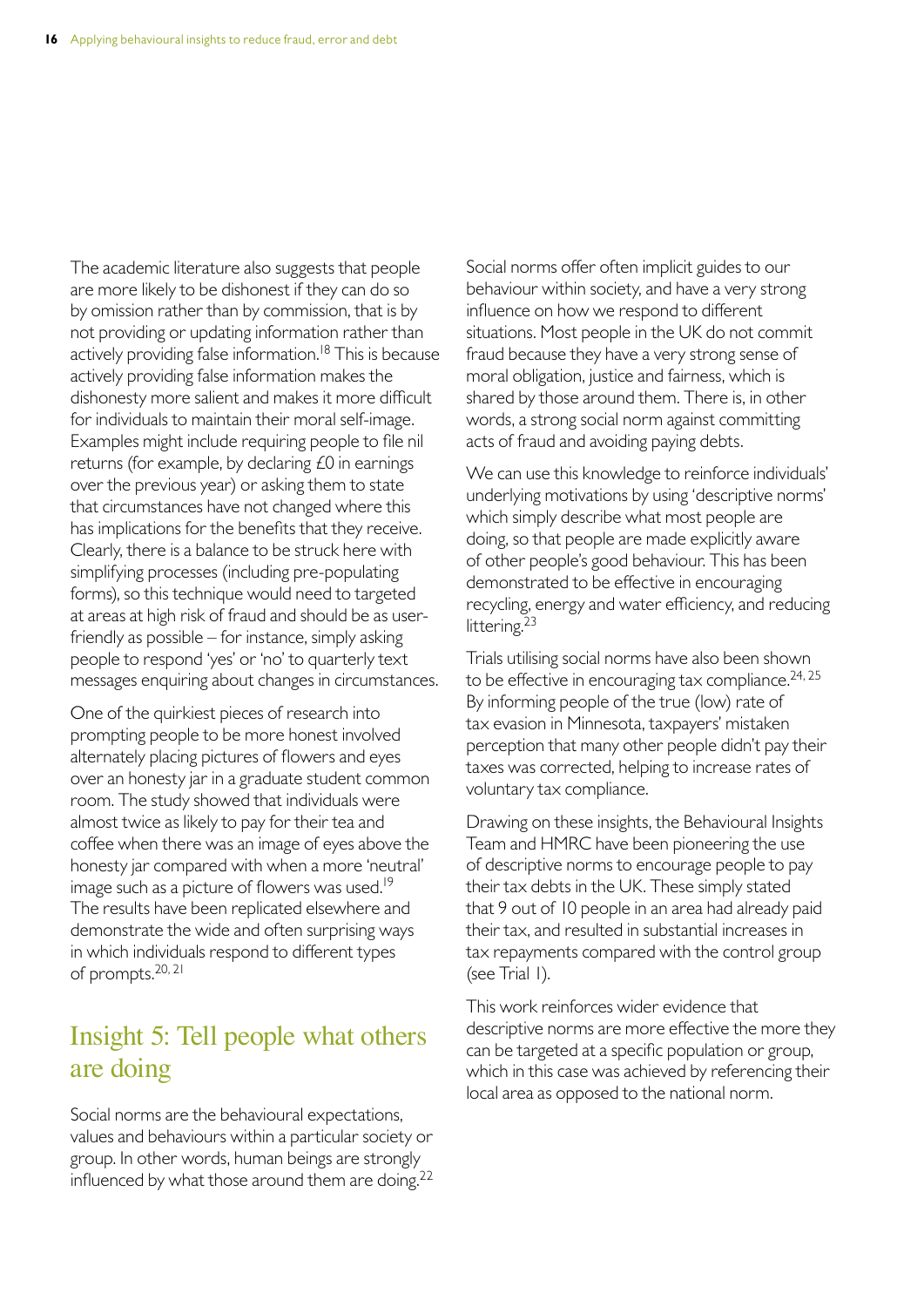#### **Box 11: Using social norms to encourage people to use the stairs**

Social norms have been used to influence behaviour in a wide range of settings. Some of these have been applied in very simple ways with often surprising results. In one study the authors counted the number of people who used the lift rather than the stairs to go up one or two floors. This study was carried out for three weeks, in three university campus locations. Signs posted near two of the lifts during the second week stated either that most people used the stairs or that taking the stairs was a good way to get some exercise. In the location with the norm information sign, the number of individuals who used the stairs increased by seven percentage points (from 85% to 92%) between the control and the first week. This higher rate of stairs use was also found the week after the sign had been removed (week 2). In contrast, no significant change in stairs use was seen either at the location with the sign encouraging exercise or at the location with no sign.<sup>26</sup>



**Percentage point change over baseline in number of people taking the stairs**

#### It is important to recognise, however, that there are a number of limitations and pitfalls in using social norms which should be avoided. There will be circumstances where it will not be appropriate to highlight a descriptive social norm, in particular where large numbers are engaged in non-compliant or problematic behaviour. Similarly, campaigns sometimes inadvertently give the impression that problematic behaviour is widespread, for example by displaying notices in doctor's surgeries explaining how many people missed their appointments in the previous year.

## Insight 6: Reward desired behaviour

In some circumstances, it may be possible to find cost-effective ways of motivating individuals to act by rewarding their actions.

One way in which this can be done is by positively reinforcing good behaviour, which may be as simple as saying 'thank you' in response to a desired behaviour. The research in this area is still in its infancy, so it is difficult to know at this stage how much the context of saying 'thank you' matters. However, we might expect a 'thank you' letter to be more effective as a response to a specific, positive and non-obligatory behaviour, such as filing or paying taxes prior to the deadline, than as a response to a standard payment method or timeframe�

A more explicit way of promoting positive behaviours is through the use of incentives. The UK and other tax authorities already employ a range of negative incentives in the form of penalties, but there is evidence to suggest that more positive rewards might be effective ways of motivating good behaviours�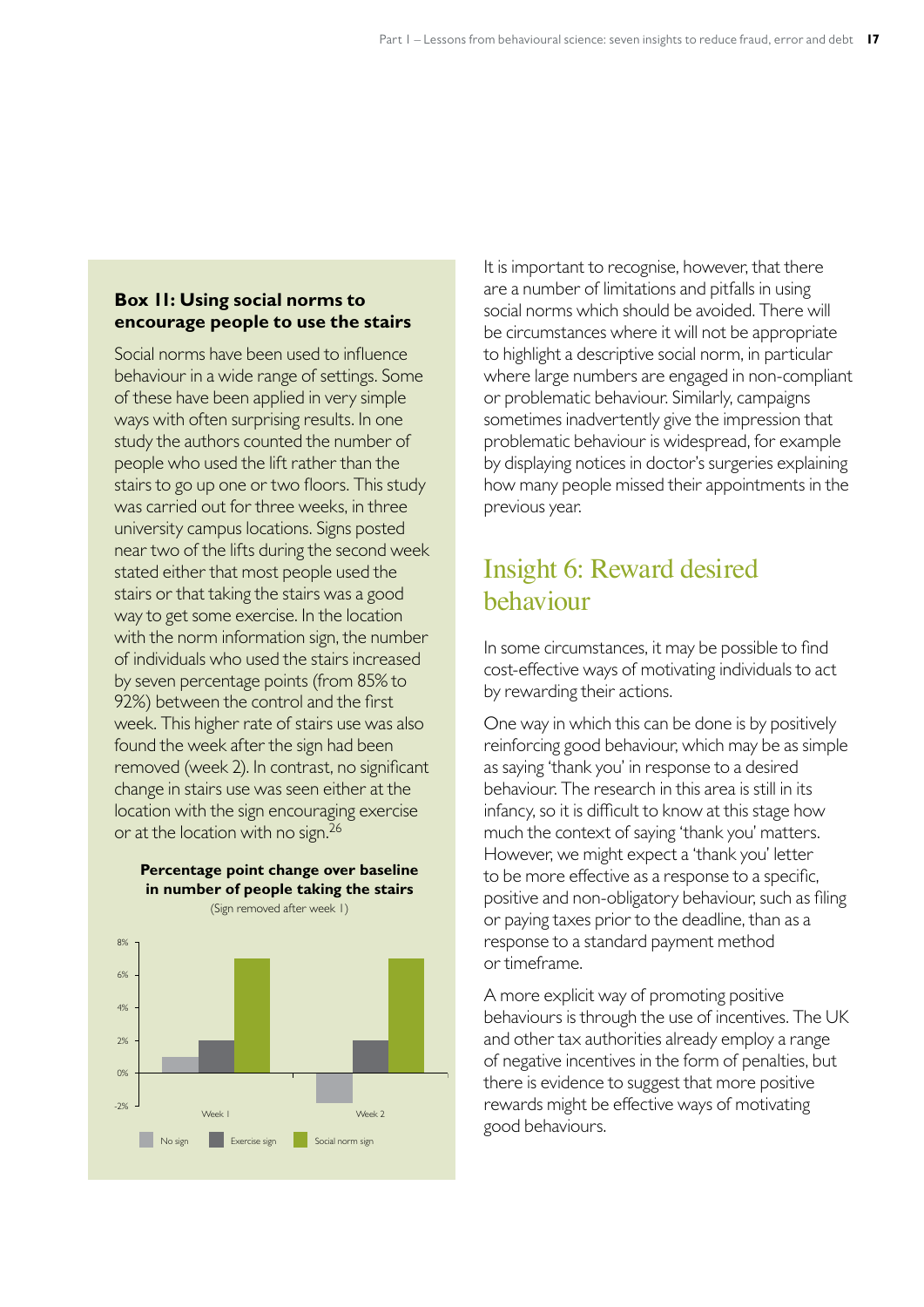One of the more innovative examples of rewarding positive behaviours is through the introduction of a prize draw or lottery. Research has shown that lotteries can be a cost-effective way of structuring incentives and rewarding people because a small number of big prizes can help to focus the minds of large groups of people.  $27, 28$ 

A prize draw might, for example, be an effective way of encouraging people to file or pay their taxes prior to specific deadlines, with the numbers of tickets individuals obtain being proportionate to how soon they file and pay.

Prize draws and lotteries have been used in other parts of the world to encourage tax compliance. For example, the Chinese have printed lottery numbers on the back of receipts to increase tax compliance by encouraging more customers to ask for receipts – bringing black economy activity into the mainstream.<sup>29</sup>

Closer to home, a group of London boroughs used a prize draw to encourage people to pay their council tax by Direct Debit, due to the costeffectiveness of this payment method.

#### **Box 12: London boroughs' Direct Debit prize draw**

Direct Debit (DD) is considered to be the most effective and efficient method of collecting council tax (with DD levels varying from 45% to over 80% between local authorities). In 2011, fifteen London boroughs came together with BACS and the London Revenues Group to create a prize draw to incentivise take-up of DD. By working together, the boroughs were able to fund a prize of £25,000 which, combined with the campaign marketing and time-limited opportunity to take part, attracted significant public attention. In order to reward existing DD customers, these people were automatically entered into the draw. The campaign was a success, delivering 34,500 new DD payers, with efficiency savings delivered close to £345,000 (at  $£10$  per conversion). The boroughs invested £4,814 on average, which was paid back within three months from cost savings.

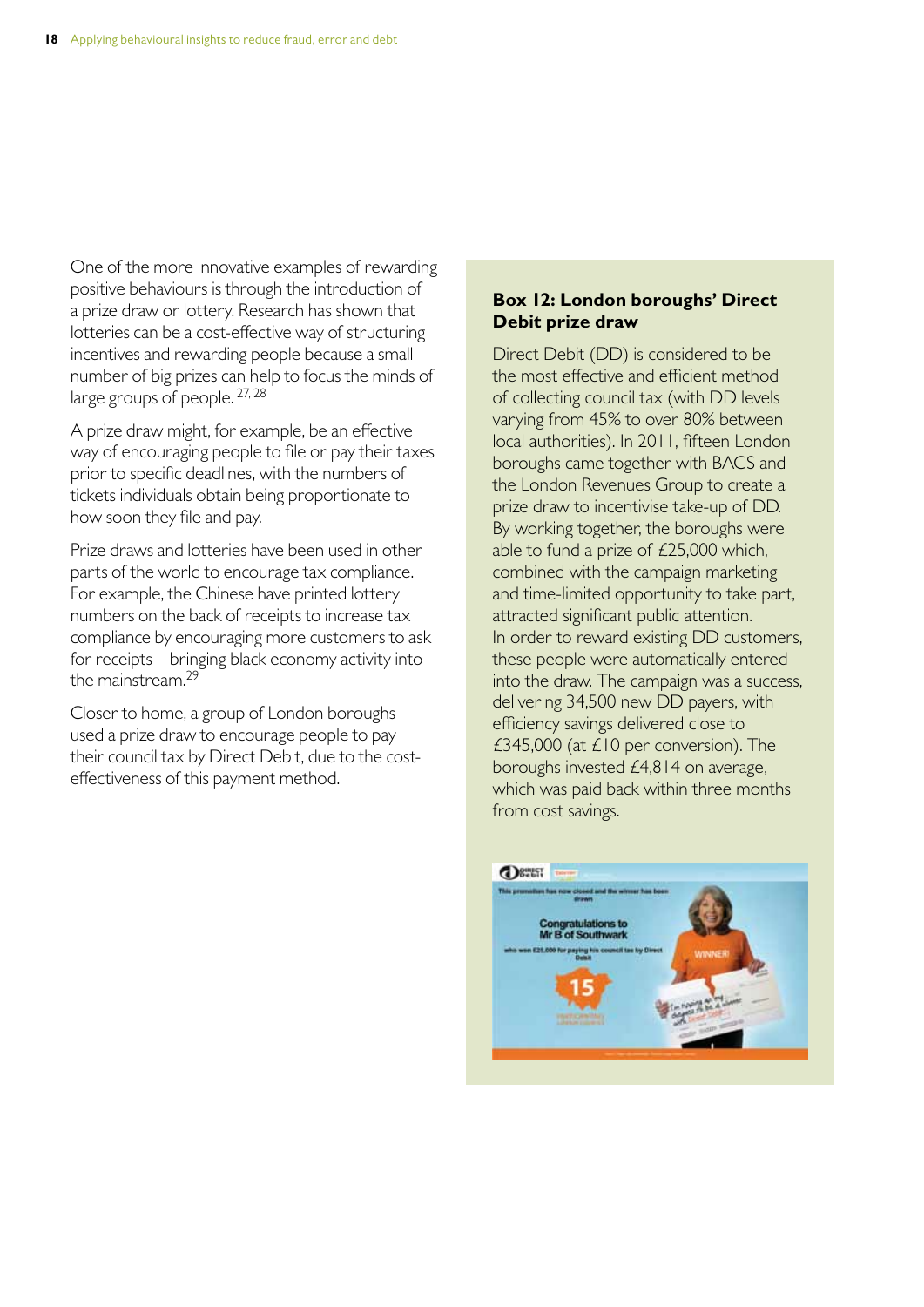As with other areas of behavioural insights, it will be important to be wary of any potentially perverse effects of introducing rewards to encourage positive behaviours. There is a danger that overusing rewards may 'crowd out' an individual's underlying positive motivations. The general conclusion from this wider literature is therefore that such incentives need to be interesting and salient enough to catch attention, but not so large or frequent as to inadvertently change people's underlying motivation.

## Insight 7: Highlight the risk and impact of dishonesty

The traditional way of thinking about how to tackle fraud is to make it more risky or costly for an individual to engage in the activity, for example by increasing punishments or efforts to catch individuals committing crimes.

In a world in which individuals are constantly recalculating the pros and cons of committing fraud, any increase in the relative cost to an individual of committing fraud will result in a commensurate decrease in the fraudulent activities.

One of the reasons that this is not uniformly the case, even in the absence of the other insights listed above, is that the risks and the consequences of dishonest activity are not always clear. Research suggests that people are more likely to be dishonest if there are low or ambiguous risks and consequences of getting caught, or if the impact of dishonesty – to the perpetrator and others – is not clear. The implications of this research, much of it relatively new, are important for many areas of fraud, error and debt. This section summarises some of these findings.

The first finding is that individuals tend to think beyond the impact of dishonesty. One study demonstrated that people are much less likely to lie to someone else for personal financial gain if

the impact on other participants is high. $30$  Because individuals committing fraud against public bodies are unlikely to understand the impact that these actions might have on others, HMRC is investigating whether framing tax debts as a loss to particular public services might increase compliance. At a local level this might be done by highlighting the impact of unpaid council tax bills on street cleaning services, for example.

In many areas, the consequences and risks of fraudulent activities are not always felt to be credible. Warnings and punishments need to be seen to be credible to be acted upon, which can be done, for example, by highlighting recent successful prosecutions (see Trial 7).

The way in which punishments are framed may also be important in particular contexts. For example, people may be more influenced by the thought of items or property being taken away than the imposition of monetary fines – an approach which has been taken by DVLA, which has publicised the fact that it can crush untaxed cars.

Another important finding is that individuals are more likely to commit dishonest acts if they feel that they have a degree of anonymity. This can be countered, for example, by publishing the names of repeat or significant fraudsters or late payers on a website or in a trade journal. In April 2010, legislation was introduced that allows HMRC to publish the details of people or companies caught deliberately evading more than £25,000.

As noted above (see Insight 5), when considering whether to publish information it will be important to avoid signalling that the behaviour is very widespread. This can have the perverse effect of reinforcing a negative social norm. The ideal solution is likely to be publishing evaders' names in a way that is publicly accessible (for example, to credit agencies and actively interested parties) but not so prominently that it creates the inadvertent signal that evading is widespread.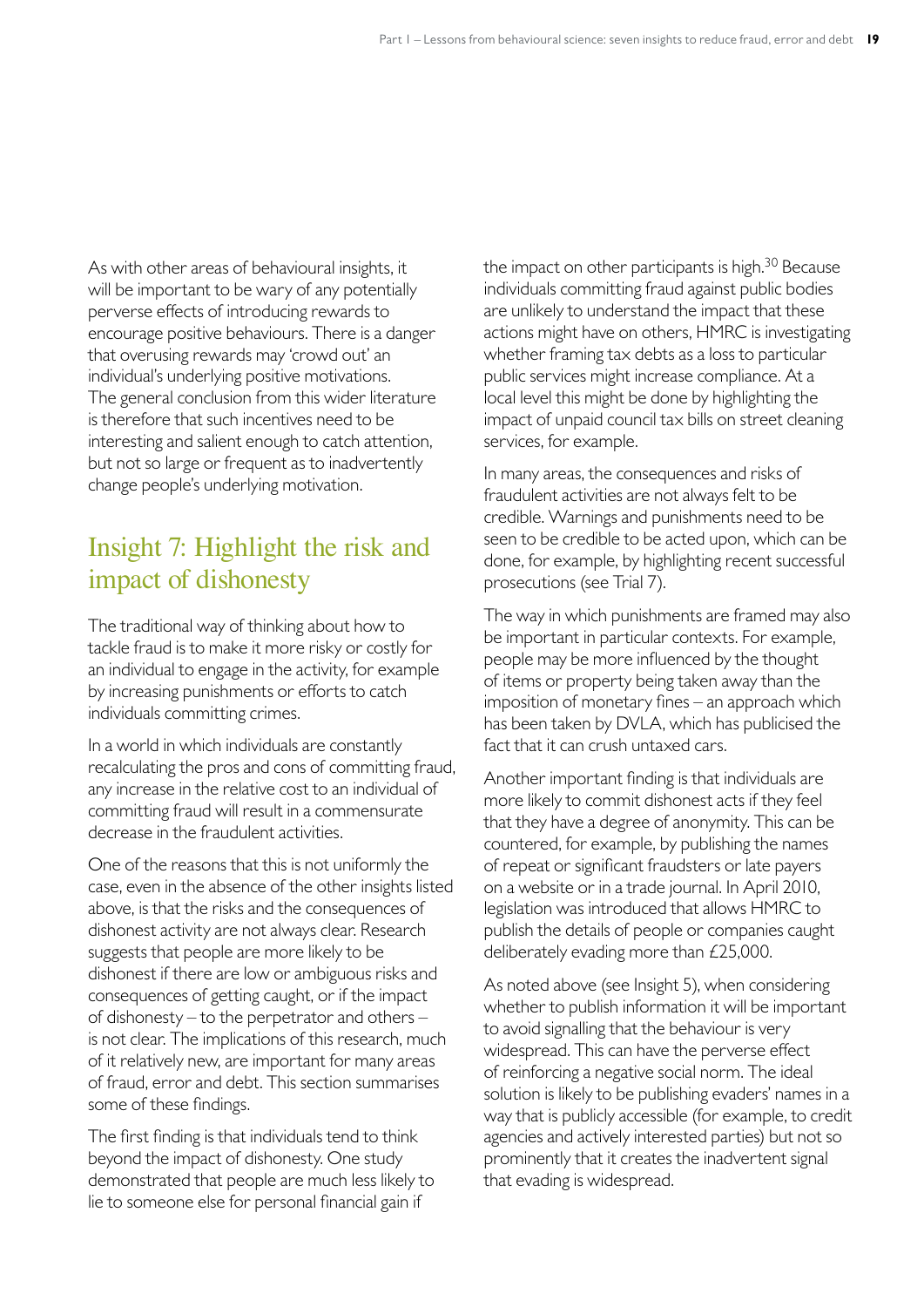The framing of risk can also have a significant impact on behaviour. Behavioural science has demonstrated that people overweight small but salient probabilities. If resources are limited it may therefore be more effective to make it clear that a relatively small, randomly chosen proportion of applications or forms are going to be very thoroughly checked, rather than trying to check all forms or even those which have been identified as high risk. Making it clear that everyone is eligible for audit and that selection will take place on a random basis can not only change the behaviour of the most dishonest (as risk-based audit aims to do) but can also increase the deterrent effect on the larger group of citizens�

The risk of getting caught can also be emphasised by highlighting the use of third party information, for example from credit reference agencies or

trade bodies.<sup>31</sup> Currently many local authorities use credit checks to confirm income declarations, but they do not make this clear to respondents. It may be effective to highlight that this is standard practice so that people understand that the information they provide is likely to be crossreferenced against other sources, such as bank and mobile phone accounts.

Highlighting dishonesty in the ways listed above should and need not mean threatening individuals with punishment. Such an approach can be counterproductive. Although it may initially capture attention, adopting an intimidating tone can elicit resentment and uncooperative behaviour. Indeed, many of the other insights listed above demonstrate the need to go with the grain of individuals' underlying motivations as a means of encouraging people to respond positively.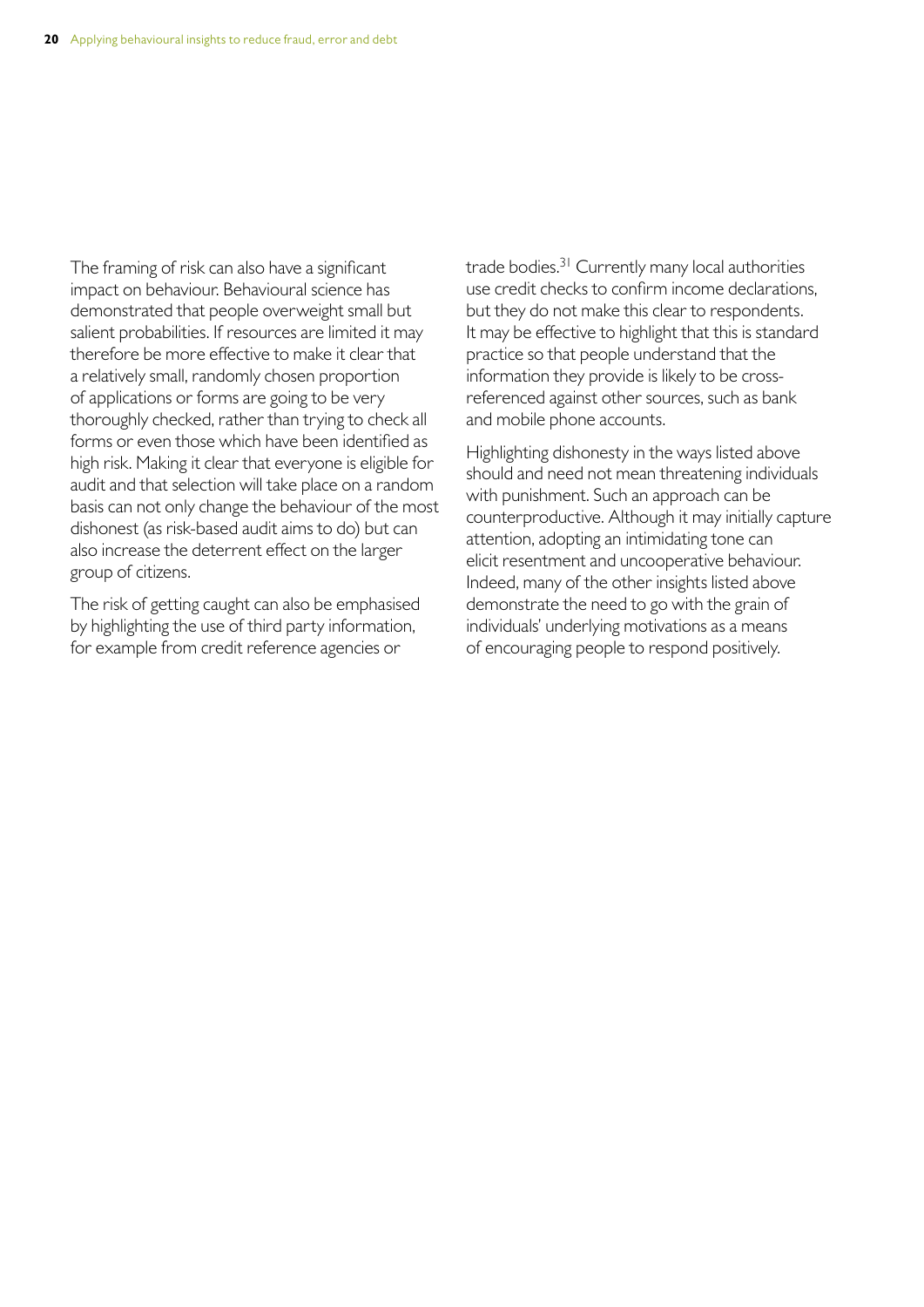## **Part 2 – Test, learn, adapt: eight trials to reduce fraud, error and debt**

The insights set out in Part 1 are based on behavioural effects that have been robustly evaluated in academic research. This research indicates that even relatively minor changes to processes, forms and language can have a significant, positive impact on behaviour. Evidence also suggests that the effectiveness of interventions depends heavily on the context and setting, and that – in some instances – interventions in one domain might not be as effective when translated into other areas.

In order to explore the effectiveness of the insights set out in Part 1 in different contexts, the Behavioural Insights Team has adopted a 'test, learn, adapt' approach. Central to this is the development of randomised controlled trials (RCTs), which are considered to be the gold standard of research trials.

This involves dividing the study population into two or more groups and randomly assigning individuals to each of these groups. By giving the intervention (for example the modified letter, the changed process, the new text message) to one of these groups while continuing to treat the other group as business per usual, we can determine the difference in effectiveness of each of the interventions. The key ingredient to this approach is the randomisation of individuals to groups, which enables us to assume that any difference in outcomes is attributed to the intervention rather than other factors.

Once the trial has been conducted, results can be used to refine new interventions to improve their effectiveness, and/or decide whether or not to roll it out more widely. In this way, RCTs can enable us to *test* evidence-based behavioural interventions, *learn* whether they are effective and how to make them more so, and *adapt* the intervention and/or our policy to improve outcomes and value for money.

This document launches eight separate RCTs. Each trial tests the effectiveness of one or more interventions grounded in behavioural science, which research suggests may be effective in reducing fraud, error or debt. In some cases, we are testing the effectiveness of interventions based on a single behavioural effect; in other cases, the interventions are designed to maximise impact by harnessing multiple behavioural levers.

Each of the trials has been developed in partnership with another government department or public body and has benefited from the expertise of the Behavioural Insights Team's academic panel, some of whom are also helping to evaluate the results as they come in.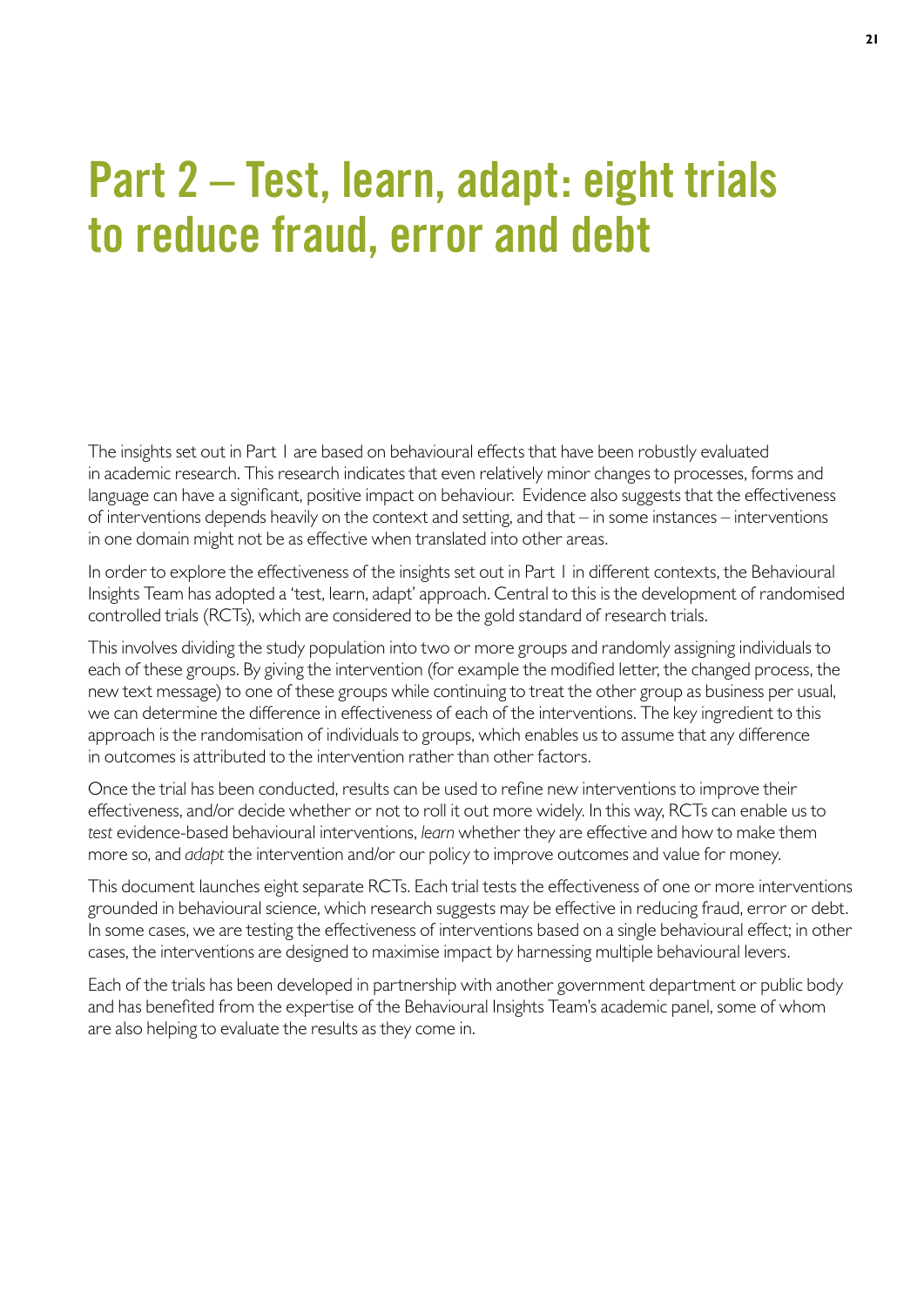The eight trials, described in more detail below, are:

**Trial 1. Using social norms:** investigates whether informing people that the vast majority of those in their area have already paid their tax can significantly boost payment rates.

**Trial 2. Highlighting key messages and norms:** examines whether we can increase tax compliance among doctors by simplifying the principal messages and actions required, as well as using social levers and norms.

**Trial 3. Using salient images:** investigates whether using images captured by DVLA can help to reduce unnecessary repeat correspondence and encourage prompt payment of fines.

#### **Trial 4. Better presentation of**

**information:** explores different ways of presenting information to discover which is most effective at encouraging the payment of debts.

**Trial 5. Personalising text messages:** tests the impact of sending more personalised text messages on people's propensity to pay courtordered fines.

**Trial 6. Prompting honesty: examines** whether simplifying key messages, emphasising the consequences of fraud and getting people to sign forms upfront results in more honest declarations.

**Trial 7. Varying the tone of letters:**  explores the effectiveness of different types of communication in encouraging plumbers to get their tax affairs up to date.

**Trial 8. Using beliefs about tax: tests** the effectiveness of different messages – related to the fact that most people think that paying tax is the right thing to do  $-$  on payment of tax debts by companies.

## Trial 1: Using social norms

HMRC already achieves a high debt clearance rate of more than 70% of new self assessment cases from letters alone. Achieving this level of clearance is important because letters are a relatively cheap form of contact and HMRC has to deal with a significant volume of debt. However, HMRC is always looking for ways to make these letters more effective.

As part of this process, the **HMRC Debt Management and Banking Team** has partnered with the Behavioural Insights Team to introduce a 'test, learn, adapt' approach to discover how effectively social norms encourage individuals to pay their tax debts more quickly.

As set out in Insight 5, there is much evidence that saying what others do in similar situations is more powerful if those people are similar to the message recipient, or if the recipient identifies with them for another reason. We therefore set up a series of RCTs to test how effective the use of social norms might be to encourage people to pay their tax debts.

In the initial trial (see graph 1a below), a range of different messages were tested in letters sent to 140,000 taxpayers. Residents received either a control letter (which contained no social norm) or one of a number of different social norm messages. All of the social norm letters contained the statement that '9 out of 10 people in Britain pay their tax on time', but some also mentioned the fact that most people in the recipient's local area, or postcode, had already paid.

Referring to the social norm of a particular area gave impressive results. The graph shows that there was a 15 percentage point increase from the old-style control letter which contained no social norm and the localised social norm letters. HMRC estimates that this effect, if rolled out and repeated across the country, could advance approximately £160 million of tax debts to the Exchequer over the six-week period of the trial. This would free up collector resource capable of generating  $£30$  million of extra revenue annually.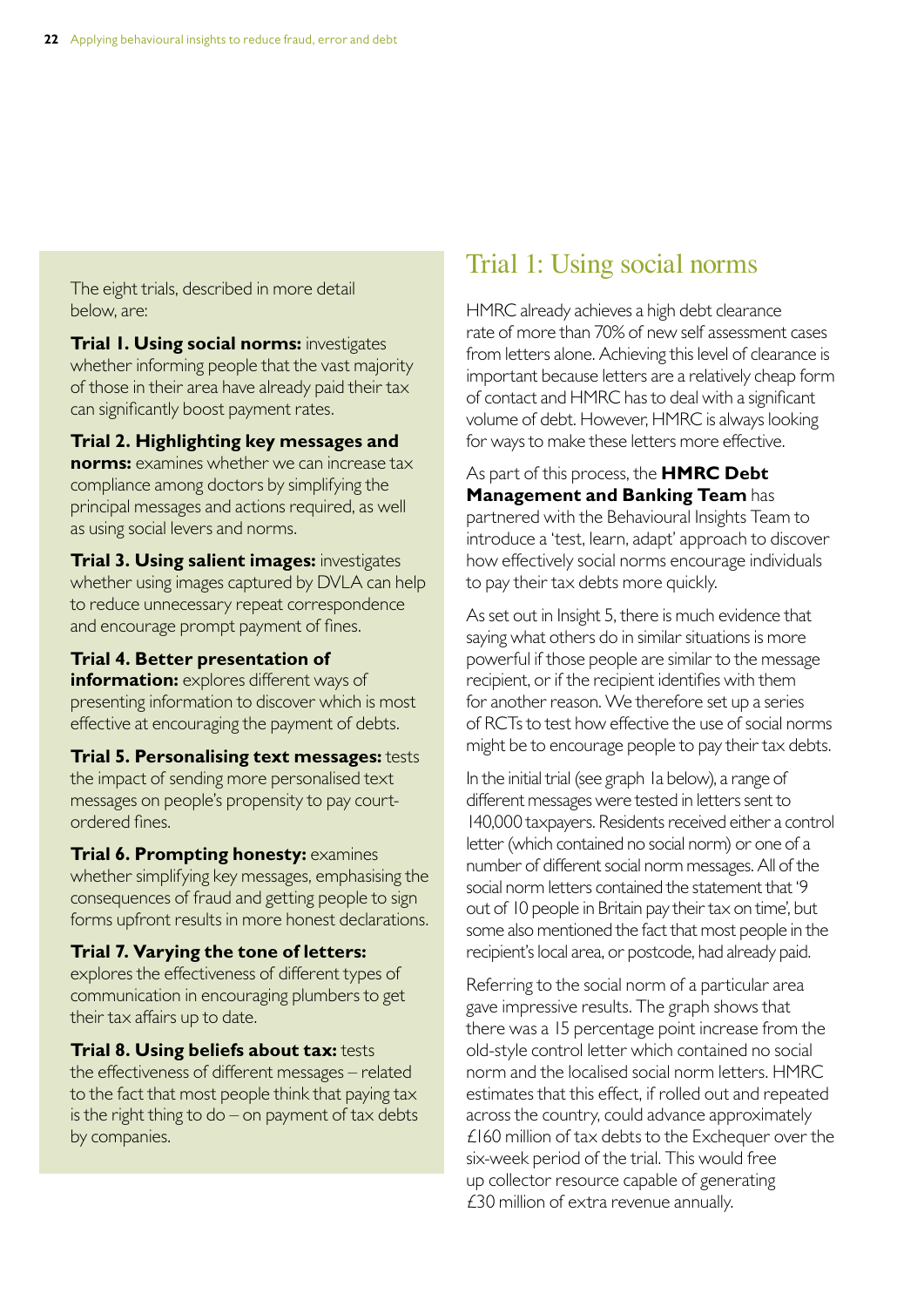

#### **Trial 1a: Using social norms to increase tax debt payments**





HMRC is now conducting further trials to better understand these results, so that messages can have an even greater impact in the future. Rather than simply testing an old-style letter against a new letter that refers to social norms, these new trials involve varying only specific phrases, so that their impact can be fully understood (rather than the impact of one whole letter against another). Furthermore, these new letters are greatly simplified and shortened, so that any effects can be attributed to the social norm message alone.

The second RCT (see graph 1b above) sought to test the effectiveness of a localised norms message in three larger localities. In this case, the control

letters were otherwise identical (in the first trial, the control was the old-style HMRC letter). The sample size was 1,400 late payers, with total debts of around  $£4$  million. The trial results therefore show more directly the effect of mentioning a localised social norm alone: payment rates rose from 38.7% to 45.5%. The graph above gives preliminary results from the trial and shows the percentage of self assessment cases that have been resolved after receiving the letter. So, a steeper gradient represents a more effective letter (the vertical line represents the date when the letters were received), reinforcing the fact that the trial letter was more effective than the control letter.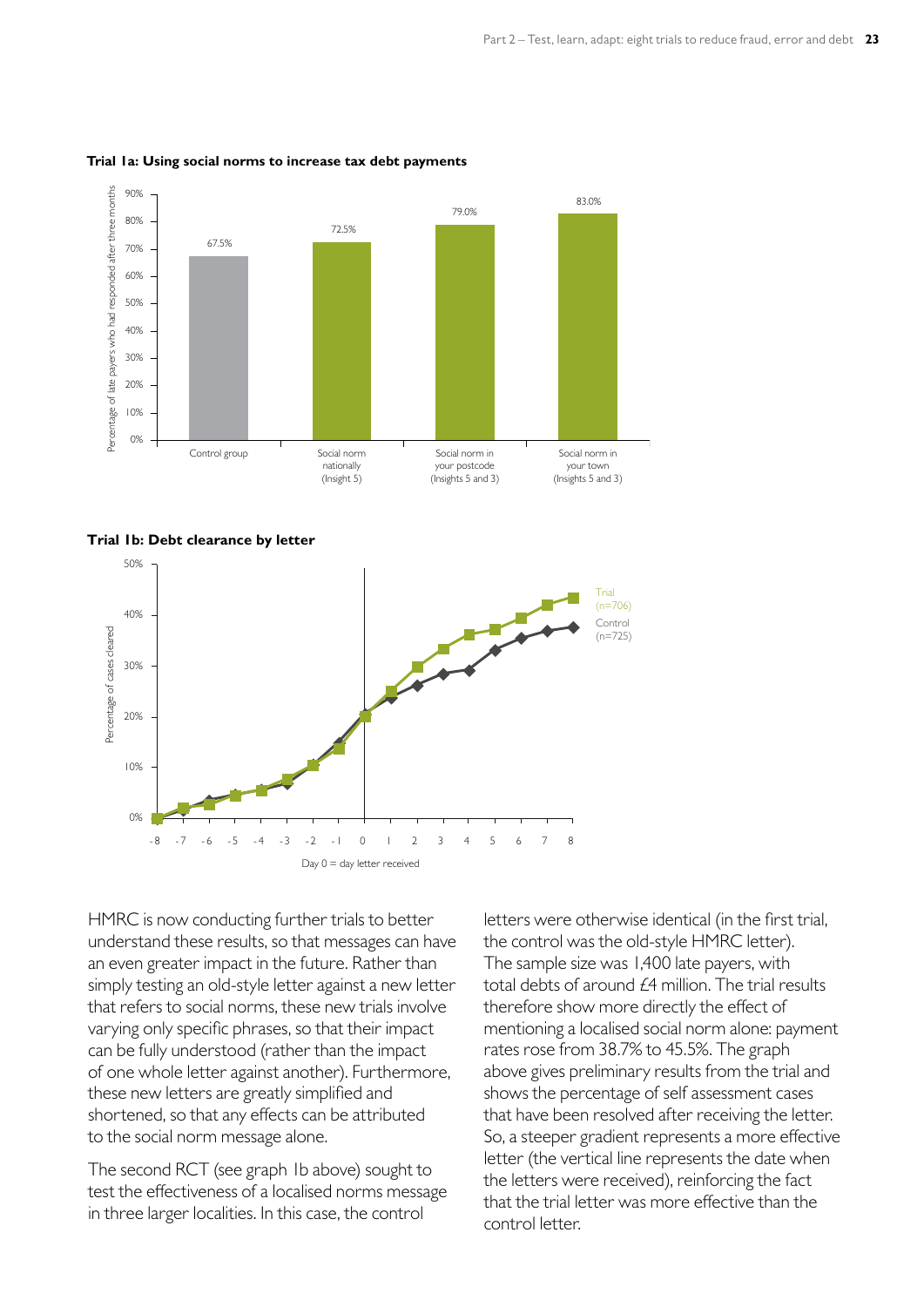The third RCT was conducted on 108,000 self assessment debts, worth £290 million. This trial tested a control letter against five other letters to examine the effectiveness of messages highlighting the impact of paying tax on public services in terms of gains or losses, as well as generic and 'injunctive' norms. Provisional results suggest that a social norm message is much more effective if it contrasts the recipient's behaviour with the norm. So, saying that '9 out of 10 people pay their tax on time' is more effective if it is followed by 'you are one of the few people who have not paid yet'. Simply including a phrase with both these elements raised the payment rates achieved by a single letter from 36�8% to 40�7%�

## Trial 2: Highlighting key messages and norms

As part of their programme to increase tax compliance among specific professional groups, HMRC is running a 'Medics Tax Health Plan', which offers doctors and dentists with outstanding tax liabilities an opportunity to come forward and put their tax affairs in order. The establishment of a voluntary disclosure facility saw over 1,500 medics come forward, raising over £10 million for the Exchequer. A further  $£4$  million has been raised as part of the follow-up to this campaign, which includes letters to those who have not come forward but are believed to be non-compliant.

In order to encourage further medics to disclose outstanding tax, the Behavioural Insights Team has supported the **HMRC Risk and Intelligence Service (RIS) Campaigns Team** to develop a trial. As set out in Insights 2 and 7, it is important that these follow-up letters contain simple, clear messages about the campaign, spell out the actions required and underline implications of noncompliance. In addition, Insight 5 has shown that most people rightly think of themselves as honest and law-abiding and may underestimate the degree to which their fellow citizens or professionals are honest in their dealings with tax authorities.

In November 2011, around 3,000 letters were sent out to doctors with one or more outstanding tax returns in the last four years. This trial tested four different letters that were randomly assigned – two new letters and two traditional letters used in other campaigns run by HMRC:

- Generic letter: this is a generic HMRC letter sent to individuals who have a self assessment return outstanding.
- Traditional letter: this letter was drafted using the style and specific phrases employed in other communications from the Medics Tax Health Plan.
- Simplified letter: the traditional letter was redrafted to include several features which were likely to increase response rate. These included: simplified language; key messages and required actions highlighted at the top of the letter; emphasising the risk of fraud detection through the use of third party information; and a statement that underlined that while failure to come forward before was treated as an oversight, if they failed to respond to this letter, this would be treated as an active choice.
- Simplified + social norms and levers letter: this letter was identical to the simplified letter, but began with a strong social message – highlighting not only the high degree of tax compliance among doctors (97% of doctors have filed all their tax returns for the last four years), but also that their profession is widely perceived as highly honest and trustworthy (quoting a 2011 survey by Ipsos MORI that indicated that 9 out of 10 people surveyed said that they trust their doctor to tell the truth).

All recipients were encouraged to get in touch with HMRC by telephone to clarify their tax affairs. Early results of these responses suggest marked differences in the response rates to the different letters (see graph on page 25). The simplified letter resulted in a significantly higher response rate (35%) than the traditional letter (21%) and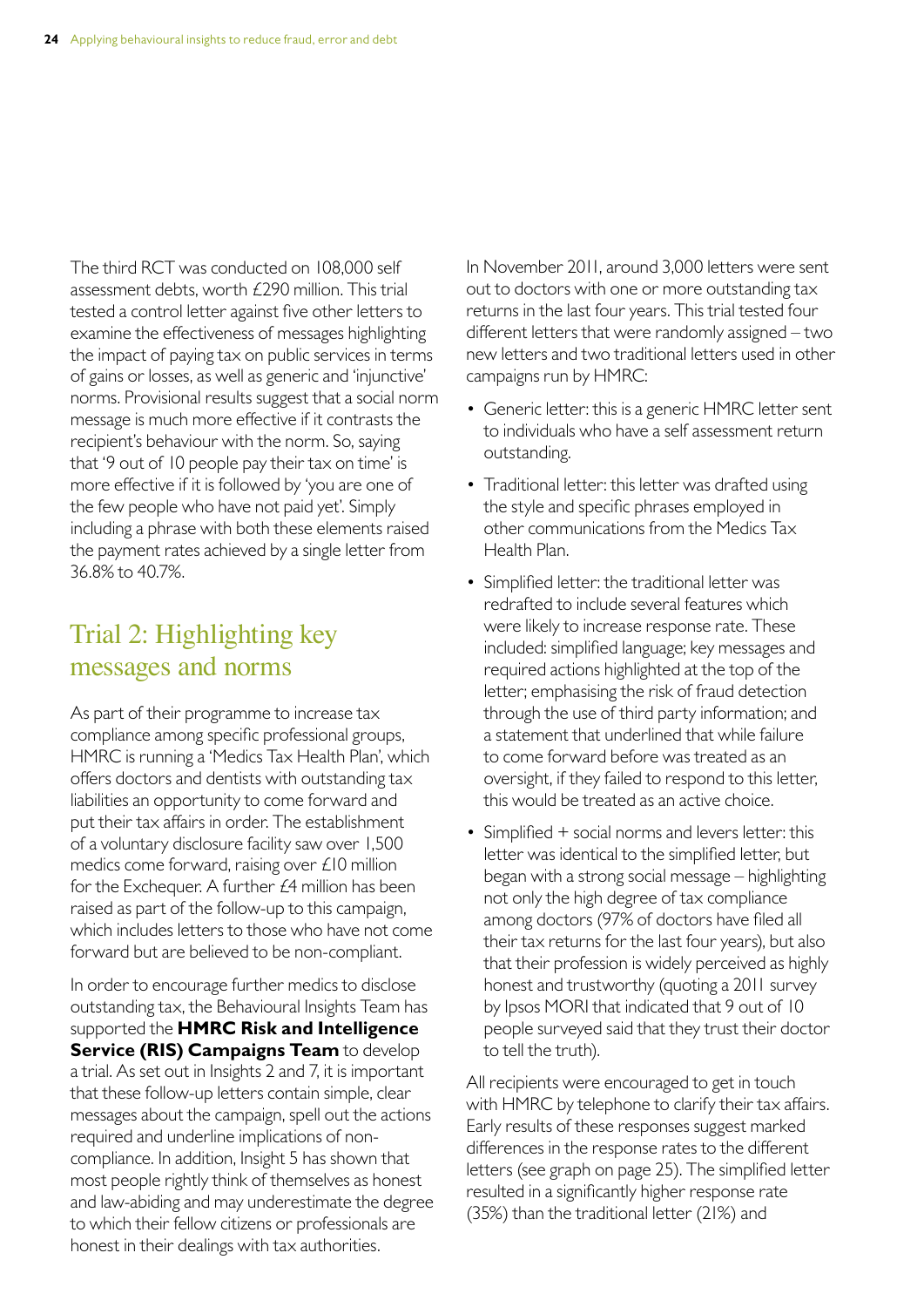generic letter (4%), underlining the importance of highlighting key messages and actions required, as well as the consequences and impact of not responding. Interestingly, the social norms and levers letter demonstrated no statistically significant difference in response rates (35%) relative to the simplified letter. This is surprising given the impact of our other trials using descriptive social norms (for example Trial 1), but serves to underline that these effects are heavily context dependent and emphasises the merits of a 'test, learn, adapt' approach.

In addition, the two new behavioural letters have already resulted in voluntary disclosures worth over £1 million (with the final total expected to be several million pounds), while the greater response rate saves further resource being spent following up these individuals.

The next step is to see how well the responses translate into customers putting their tax affairs in order, and early indications are very positive. Further analysis is being undertaken on response time, follow-up to submit outstanding returns, size of tax declarations and determinations made by HMRC.

### Trial 3: Using salient images

It is estimated that there were roughly 249,000 unlicensed vehicles 'in stock' in Great Britain in 2011, which could have cost around £40 million in lost revenue. $32$  Untaxed vehicles on the roads are liable to be spotted by DVLA cameras. This enables DVLA to send letters to the owners of these vehicles to remind them that their car tax



**Trial 2: Response rate of doctors to HMRC letters**

 $*$  These results are provisional, so detailed interpretation would be premature at this stage. Our academic advisers are analysing the data and exploring possible explanations for these results, which we intend to publish at a later stage. However, one possibility is that the behavioural effects of the simplified letter, including highlighting that non-response would be treated as an active choice and warning of the risks of detection, could have eclipsed the more subtle effect of the social messages. Alternatively, references to public perceptions of honesty among doctors may have had unintended consequences.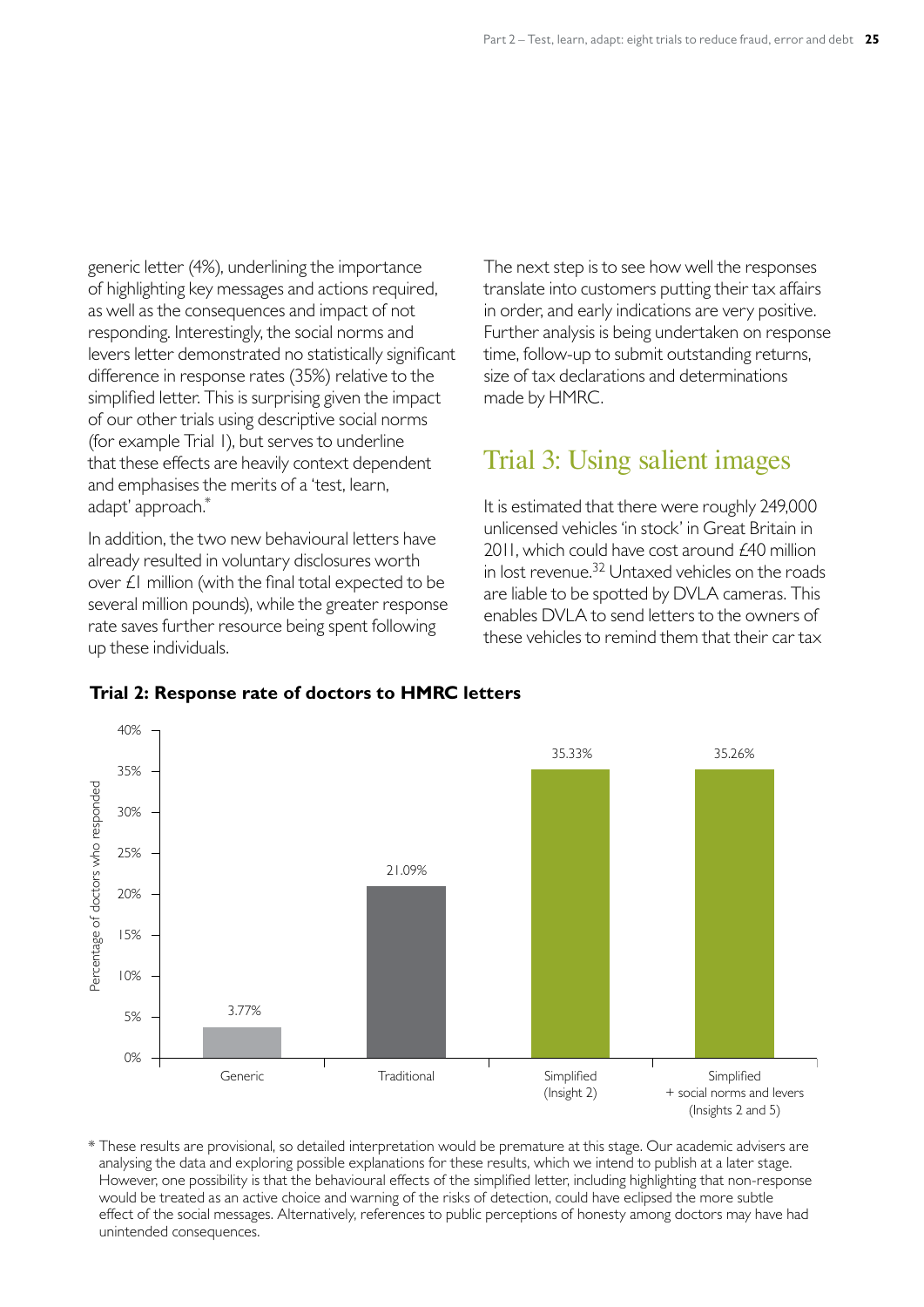is overdue and that failure to pay could result in fines. Despite this warning, some drivers continue to drive their vehicle untaxed. Should they be spotted by DVLA cameras again, these drivers receive a second letter to request that they pay their car tax immediately or face consequences, which could include their car being towed and crushed. A significant number ignore or contest communications that request payment for this fine.

As set out in Insight 2, the use of visual imagery in written communications can capture the reader's attention, particularly if the image is relevant to that individual.<sup>33</sup> As with other areas, simplifying the messages and being clear about required actions and the implications of non-compliance are also likely to be effective in this area (Insights 2 and 7).

In order to examine the question of whether sharing the image captured by DVLA cameras of an offending driver's untaxed vehicle with the individual will encourage them to take action, the Behavioural Insights Team worked with **DVLA**  to design a trial to test this. To maximise the effectiveness of this communication the language and format of the letter were also simplified. Therefore, in order to isolate the specific impact of the image, the trial required a third arm that just comprised the new, simplified letter.

Beginning in December 2011, all drivers who had been spotted more than once by DVLA cameras driving an untaxed vehicle were randomly allocated to receive one of three types of letter:

- Original letter: this letter was the same as the letter used by DVLA prior to December 2011. For the purposes of this trial, it acts as the control letter, which will enable us to determine whether or not adding new insights can encourage greater compliance.
- Simplified letter: the original letter was redrafted to include several features designed to increase compliance, including clearer language, highlighting key messages and required actions at the top of the letter, and a statement that failure to respond to this second letter would

be treated as an active choice. The letter was also intended to tap into the strong aversion that individuals have to loss – the original letter header, 'Untaxed Vehicle Warning', was replaced with 'Pay Your Tax or Lose Your [Make of Car]'.

• Simplified letter + image of untaxed car caught on camera: this letter was identical to the simplified letter (above). However, a cover page was stapled on the front with two images of the untaxed car captured on camera: an image of the entire car and a close-up of the number plate. Time and location details were presented alongside these images.

This trial is under way and letters continue to be distributed. The responses of the drivers who receive this letter will be monitored to determine if either the new, simplified letter and/or inclusion of the car images serves to increase the response rate and the average time taken to pay the outstanding car tax.

The results of this trial are expected during spring 2012. While it is too early to draw any conclusions, preliminary results are promising – with the simplified letter and image outperforming the original and simplified letters at this stage.

## Trial 4: Better presentation of information

Many people find tax and debt confusing and are not sure how to respond appropriately. As set out in Insights 1 and 2, there is a great deal of evidence that presenting information in simpler and more salient ways can encourage compliance. For example, simply including the explicit steps that people need to take in order to perform a behaviour makes that behaviour more likely: these small 'channel factors' have a significant effect on whether or not people  $act.^{34}$ 

At the same time, there is much evidence that the way in which information is presented affects our responses. For a start, we are more likely to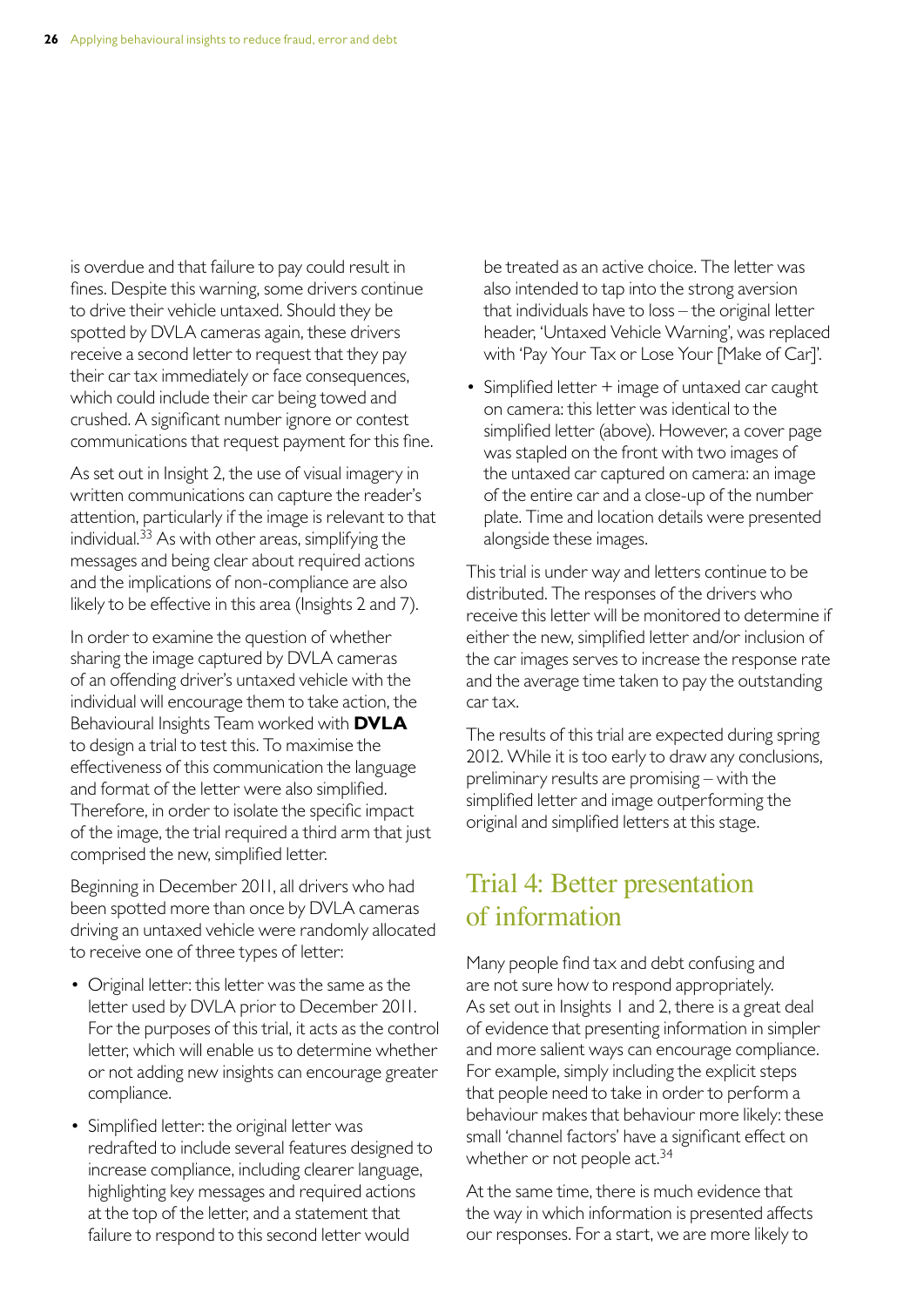register information that is presented in ways we can easily understand – particularly if we are not paying full attention.<sup>35</sup> Moreover, we are more likely to choose options that feel easier to understand, and are more confident in these choices.<sup>36</sup>

With this in mind, **HMRC** is exploring how to 'make it easy' to resolve debts from overpaid tax credits and have launched an RCT to test different ways of making processes simpler and easier to understand�

The trial comprises around 39,000 individuals, who are sent one of seven randomly allocated letters:

- Control: this letter simply states the telephone number to call.
- Salience: this letter includes a summary box at the bottom of the letter to highlight the key messages and actions required.
- Reciprocity: this letter highlights the services that HMRC is offering to help to resolve the issue.
- Action: this letters asks the recipient to choose a time and day to call in order to encourage them to respond.  $37$
- Support: this letter states that HMRC's telephone lines are open and ready to take the recipient's call.
- Personalised: this letter is framed as a personal message urging the recipient not to overlook the opportunity to contact HMRC.
- Collective: this letter is framed as a collective message urging the recipient not to overlook the opportunity to contact HMRC.

As with previous trials, the speed with which people respond to these different letters will be measured and evaluated. The overall goal of the trial is to understand how people can best absorb and act on information, and to tailor communications accordingly. These findings will then help to support other communications that HMRC has with citizens.



#### **Trial 4: Impact of trial letters on resolving tax credit debts**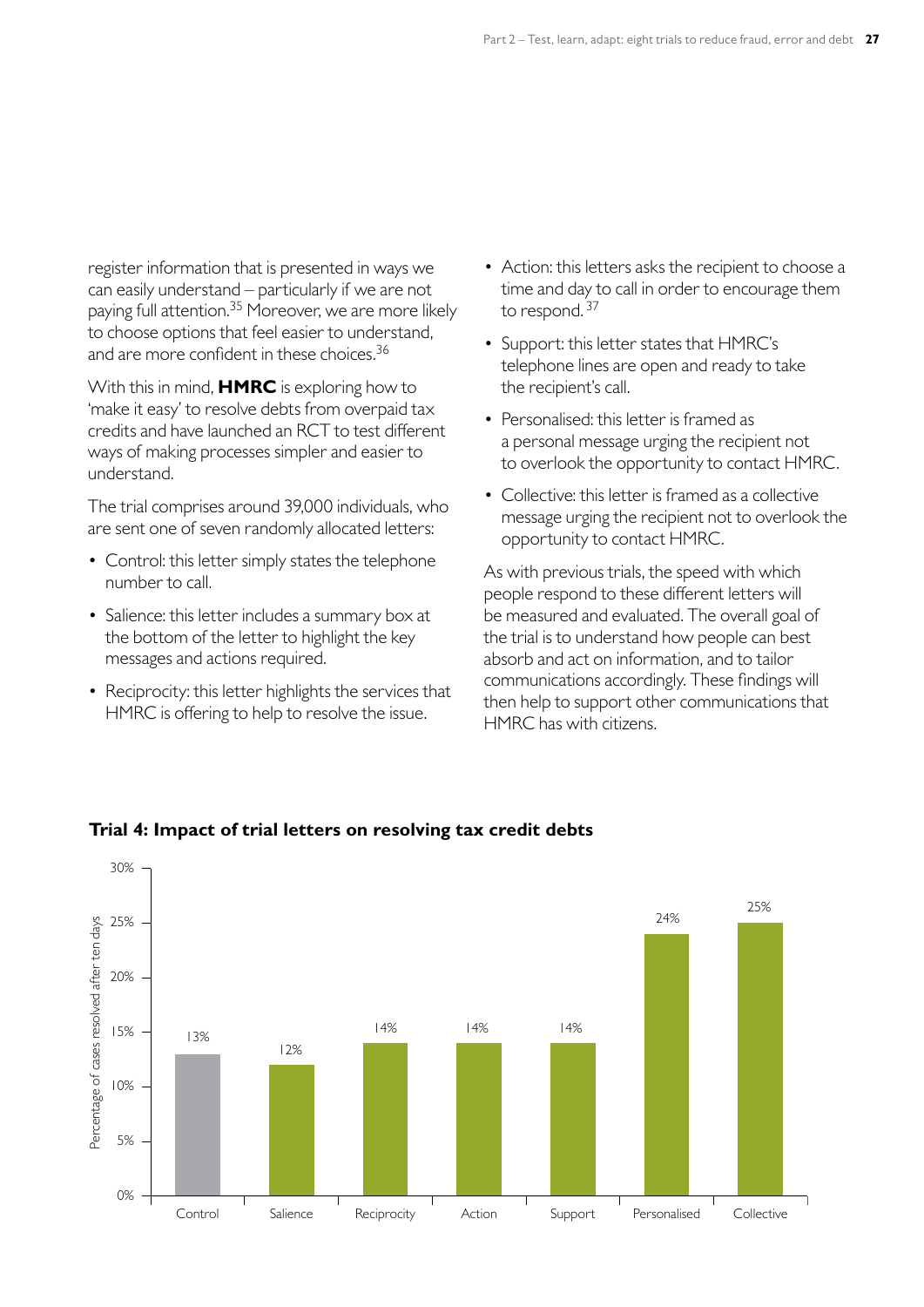The graph on the previous page gives preliminary results from this trial. It shows the percentage of resolved tax credits cases for each letter. While it is too early for a conclusive analysis, it seems clear that the collective and personalised appeals not to overlook the letter (stating that to do so would be treated as an active choice) are significantly more effective – outperforming the other letters by around ten percentage points. These results are particularly impressive because tax credits cases are some of the most problematic debts to collect. HMRC estimates that, if this result were sustained across all comparable tax credits debts, it could annually accelerate in the region of £80 million in cashflow by at least ten days. As a result, significant savings could be created by freeing up collector resources to pursue other debts.

## Trial 5: Personalising text messages

Insight 3 has shown that personalising messages, such as by using someone's name, can improve response rates for online and written communications.  $38, 39, 40$  Working with the Behavioural Insights Team, **HMCTS** is conducting a trial in South-East England to determine whether responses to text message reminders are more effective when they begin by stating the recipient's name and/or the specific amount they owe.

Over the last three years HMCTS has successfully achieved a 14.5% increase in collections of fines imposed by the courts, collecting a record  $£282$  million. This has been largely achieved by focusing on making it easier for people to pay their fines (by increasing the number of payment methods), encouraging them to pay promptly, and increased use of telephone and text messaging to contact those with fines to pay. However, significant resource is still spent chasing the payment of these fines, while when bailiffs are used they charge their fee to defendants – meaning that these people pay bailiffs' costs on top of their fine.

This trial builds on a small-scale pilot consisting of 350 personalised text messages, which significantly increased response and repayment rates from those people who received a text that began with their first name, compared with the standard message. This effect is now being robustly trialled on a wider scale with three counties in the South East. Text messages are being sent to people who have failed to pay their fine in order to give them one final chance to pay before issuing a distress warrant for the bailiffs to recover goods up to the value of the fine. From January 2012, the texts to be sent out each week are randomly allocated to one of five conditions:

- No text message: this will act as the control, so that we can – for the first time – determine how effective text message prompts can be to recover court fines.
- Standard text message: this message states that the recipient has not paid their fine and that, if they do not pay, a warrant will be issued to the bailiffs. It also provides the telephone number to call and the recipient's reference number.
- Personalised text message amount owed: this replicates the standard text message, but includes the specific amount owed by the recipient.
- Personalised text message name: this message is the same as the standard text message, but begins with the recipient's first name.
- Personalised text message name + amount owed: this message also contains the same text as the standard text message, but begins with the recipient's first name and includes the specific amount that they owe.

The responses to the different messages will be monitored to determine the effect of personalisation on the response rate, time to payment and size of payment made. Approximately 1,000 of these text messages are sent each month, so we expect final results to be available during April 2012. However, as illustrated in the graph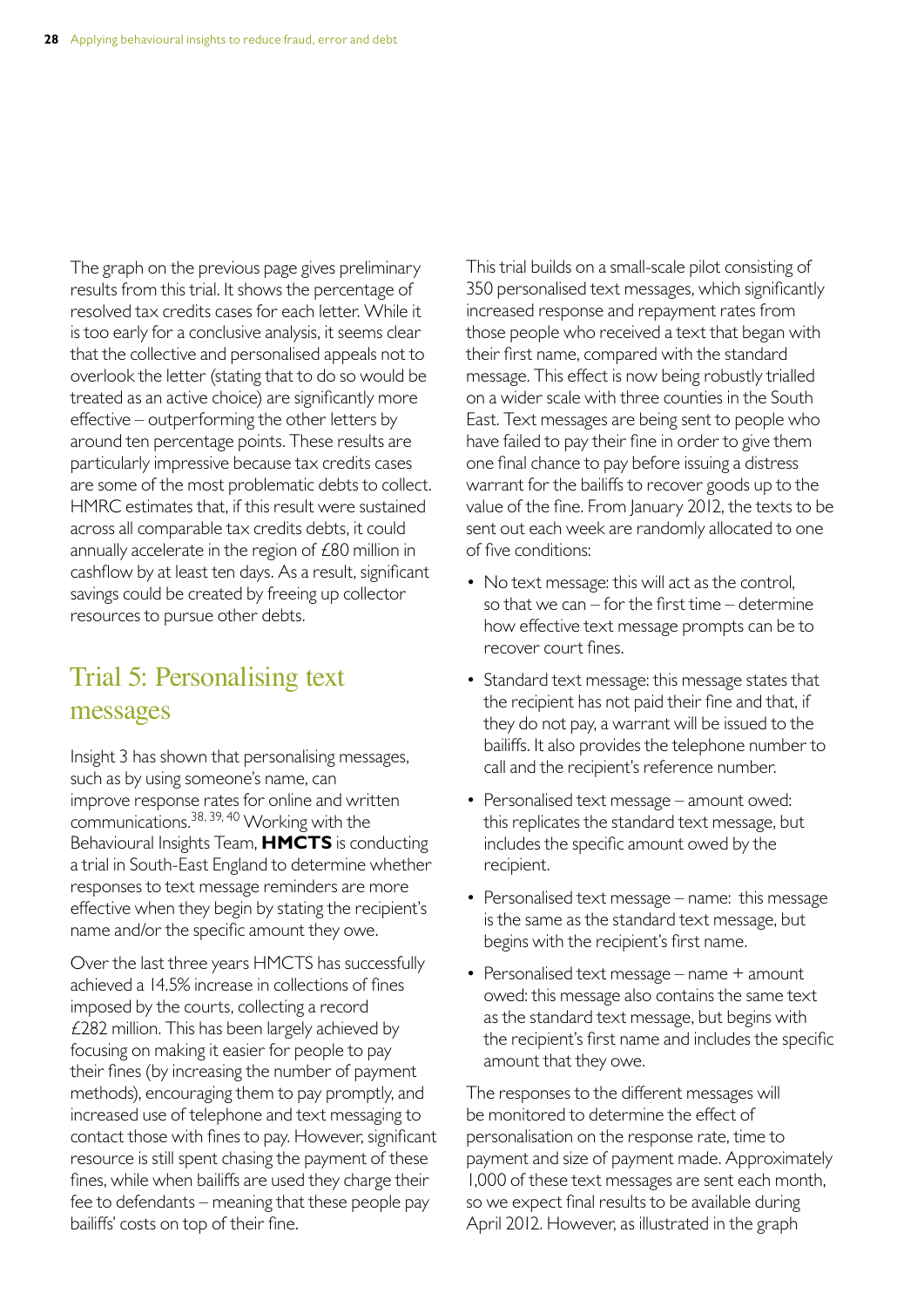

#### **Trial 5: Impact of personalised text messages on payments made by court debtors**

Figures reflect response rates to text messages which were delivered (i.e. HMCTS held correct mobile number)

above, the initial results are very encouraging – simply starting the text with the recipient's name would appear to increase the percentage of people making a payment in response to the text by around ten percentage points.

## Trial 6: Prompting honesty

Single Person Discounts are received by people who live on their own (excluding children), entitling them to a 25% discount on their council tax. Encouraging households that are eligible for the discount to confirm their living arrangements are unchanged, while discouraging those who might be inclined to submit fraudulent claims is critical to ensuring that this policy secures value for money. UK-wide losses on ineligible claims for Single Person Discount may be as high as  $£100$  million.<sup>41</sup>

Given the reported rise in Single Person Discount

fraud, $42$  some local authorities have started writing to residents who have claimed this discount in the previous year (on an annual or biennial basis), in order to determine their continued eligibility. This draws on Insight 4 – prompting people to be honest by forcing them to actively provide false information to ineligibly claim the discount, rather than doing so by not updating their details (lying by commission, rather than omission).

Part 1 of this document demonstrates that you can promote honesty through a variety of mechanisms: Insight 1 indicates that perhaps most important of all is to make it easy and clear what you want people to do; Insight 2 illustrates the importance of highlighting key messages and required actions; while Insight 7 shows that the risk and consequences of fraud should be clearly communicated. Insight 4 sets out a range of other ways in which we might be able to prompt individuals to give more honest declarations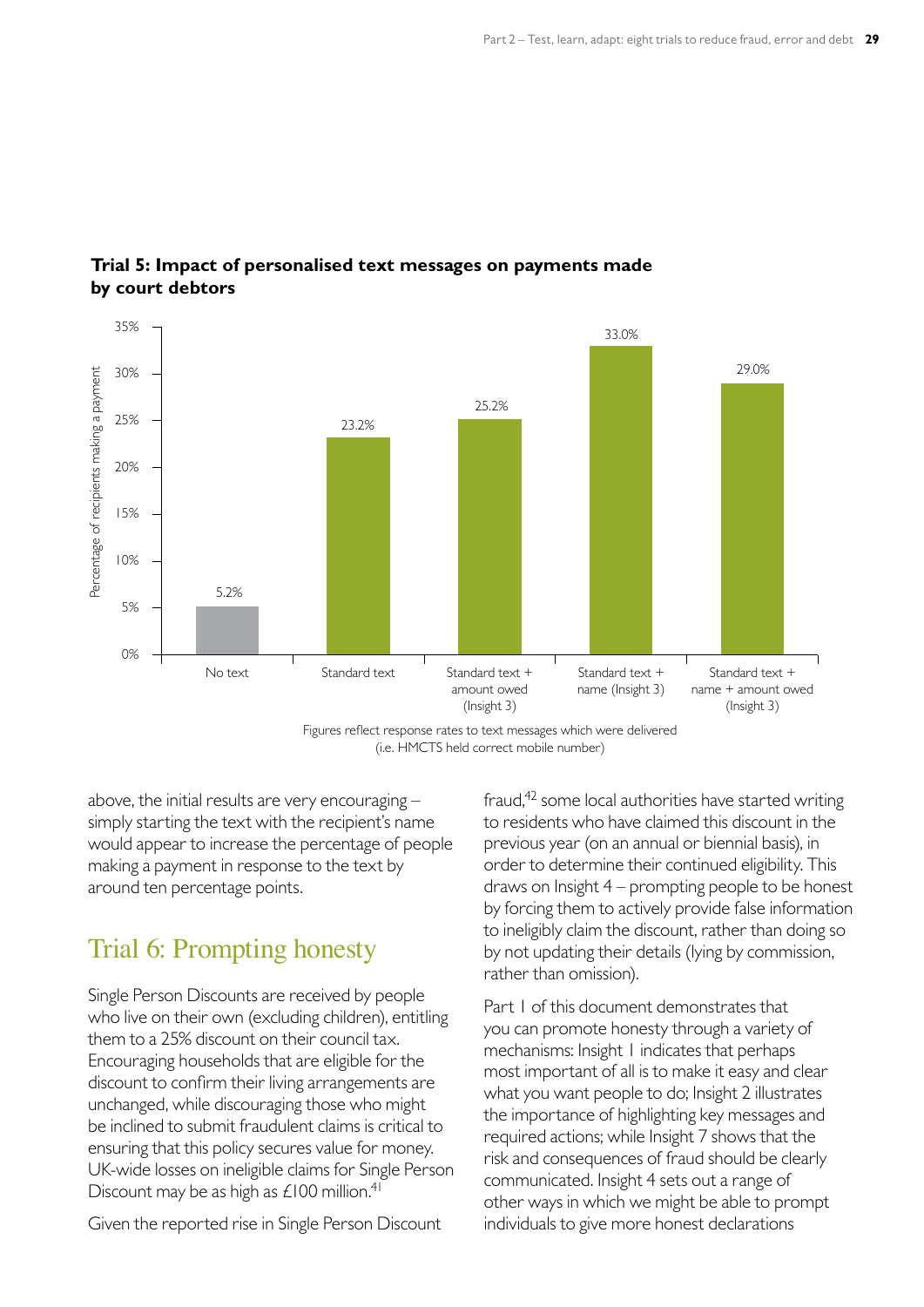without having to resort to heavy-handed interventions, including asking people to sign forms upfront rather than at the end, which has proved effective in US research.<sup>43</sup>

In order to test the effectiveness of these various mechanisms in a UK policy context, the Behavioural Insights Team is partnering with **Manchester City Council** to run a trial. In November 2011, Manchester City Council sent out almost 38,000 letters to residents who received a Single Person Discount on their council tax in the previous year. The majority of these are households in Band A properties, for which the discount is worth £240 per year, equating to exemptions of roughly  $£9$  million per year.

As part of this trial, letters were sent out requesting residents to complete and return the form on the reverse of the letter if they were still living in the property on their own. Residents were randomly allocated to receive one of three letters:

- Original letter: this was the letter used by the council in a previous mailout. A form was provided on the reverse of the letter for residents to complete and return to the council to claim the Single Person Discount.
- New letter: the original letter was redrafted using several of the insights from Part 1 to reduce the incidence of fraud and/or error. These include: simplified language, and highlighting key messages and required actions at the top of the letter (Insight 2); reducing the salience of the size of the discount; highlighting the risk of fraud detection through the use of third party information (Insight 7); and informing recipients that knowingly providing incorrect information is an act of fraud (Insight 7). The form on the reverse of the letter was also simplified.



#### **Trial 6: Requests to continue Single Person Discount on council tax**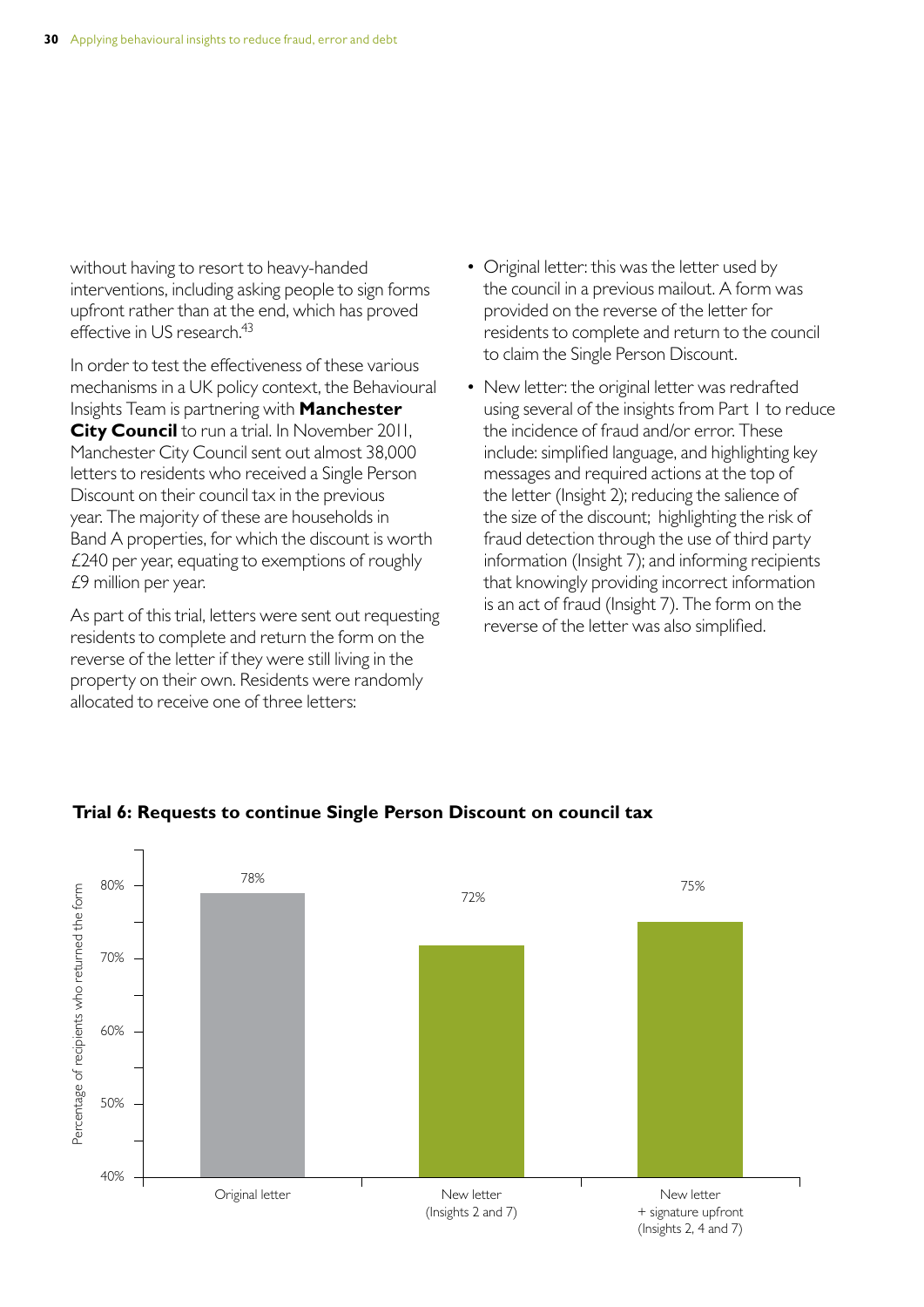• New letter with required signature at the top of the form: this letter was identical to the new letter, except that the honesty declaration and the signature were at the top of the claim form on the reverse of the letter. This trial condition was intended to determine whether or not the US results in Insight 4 would prove effective for this specific situation.

The outcome measure being used to evaluate this trial is response rate – the percentage of people who received each type of letter who return the form to claim the Single Person Discount. Because recipients of the letters were randomly allocated to one of the three versions, we can be confident that any difference in response rate is due to the different communications they received (with a lower response rate suggesting a reduction in fraudulent applications).

The Behavioural Insights Team is working with academic advisers to analyse the results of this trial, but initial results appear to indicate that the new letter resulted in a six percentage point reduction in responses to renew their Single Person Discount compared with the original letter. Given the random allocation of letters, we can infer that this is likely to represent a reduction in fraudulent applications. Interestingly, moving the signature does not seem to have had the intended effect on response rates, with a greater number of requests to continue the discount relative to the new letter (although still fewer responses overall than the original letter). There are many possible explanations for this preliminary result, and we are awaiting further data which will give us a richer understanding of the different types of responses. We expect this data to be available for analysis by March 2012.

However, the initial result suggests a significant saving for Manchester City Council – something that other local authorities may also wish to put into practice. And because the result was not quite as we expected in relation to the signature upfront letter, it also underlines the importance both of context and of adopting a 'test, learn, adapt' approach. Indeed, the Behavioural Insights Team is planning to see if this result is replicated in other local authorities' attempts to reduce Single Person Discount fraud, as well as in other tax and benefit forms.

### Trial 7: Varying the tone of letters

As part of their programme to increase tax compliance among specific trade groups, HMRC is running a 'Plumbers Tax Safe Plan' which offers plumbers, gas installers and heating engineers with outstanding tax liabilities an opportunity to come forward voluntarily and put their tax affairs in order on the best possible terms. While the majority of plumbers pay the right amount of tax, a minority compete unfairly against the honest trader, so this campaign is part of attempts to encourage compliance to 'level the playing field'.

As part of this campaign, HMRC has collected internal and external data (for instance from trade bodies) to identify plumbers who it appears have paid less tax than required by failing to declare all the work that they have been paid for. This information will enable HMRC to follow up with those who have chosen not to take up the opportunity. The outcome for these individuals is at best higher cost, and in some circumstances individuals may be prosecuted.

 $*$  These results are again provisional so we would caution against detailed interpretation at this stage. Our academic advisers are analysing the data and exploring possible explanations for this result, which we intend to publish at a later stage. However, one possibility is that for a small proportion of people, signing at the beginning of the form motivates them to complete the remainder of the form. Alternatively, it may simply have dampened the effects of the newly simplified form.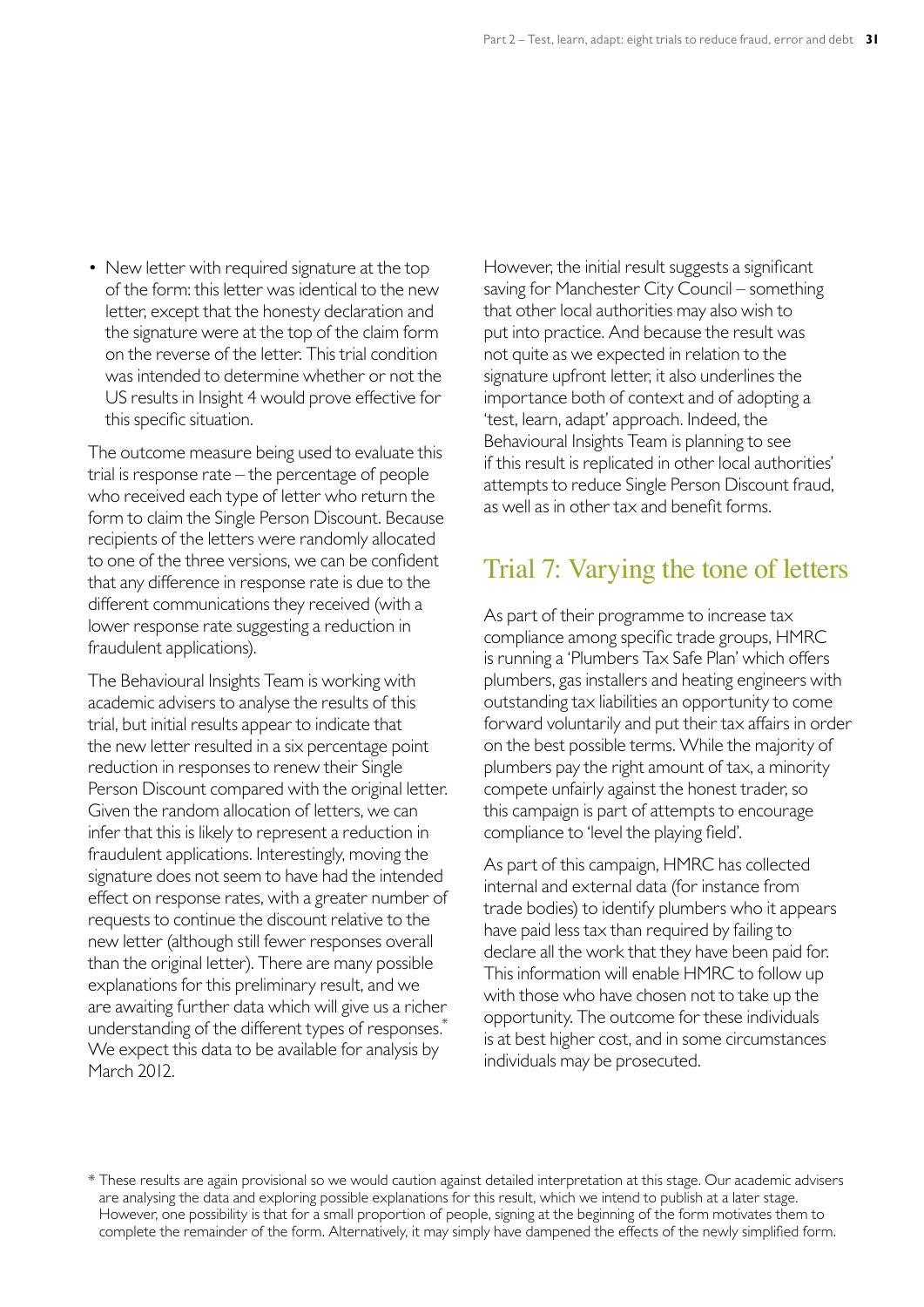The **HMRC RIS Campaigns Team** worked in partnership with the Behavioural Insights Team to develop a trial that tests the impact of varying the tone in communications to plumbers who are believed to have under-declared their income. As set out in Insight 7, in some contexts highlighting the consequences of non-compliance and using more direct or punitive language may be appropriate, while in others more conciliatory or cooperative language may prove more effective. This trial sets out to test the impact of the emotional tone within a specific professional tax compliance context, with one letter using more direct language, while the other is more cooperative in tone.

From January 2012 the roughly 12,000 individuals in this trial will have received, by random allocation, one of the following three letters:

- Traditional letter: this letter is drafted on the basis of previous HMRC campaigns communications.
- Letter with more direct language: this letter simplifies the language and highlights that this is a final opportunity for the respondent to come forward and disclose their liabilities (Insight 2). It also emphasises the use of the third party information from trade bodies and merchants to cross-reference data, as well as the use of criminal proceedings against tax evaders who do not come forward at this stage (Insight 7).
- Letter with cooperative language: this communication begins by acknowledging that tax can be complex and that times are difficult (Insight 7). It also stresses that the campaign is intended to level the playing field for honest traders and help recipients to get their tax affairs up to date, including help to set up a direct debit payment if they are not able to pay the full amount owed straight away (this option is also acknowledged in the letter with direct language, but in a less supportive manner).

Responses to the three letters will be monitored to determine whether or not the different styles and emotional tones of the letters results in different response rates, further declarations, payment times and payment amounts. Results are expected in early spring 2012.

### Trial 8: Using beliefs about tax

#### The **HMRC Debt Management and**

**Banking Team** is also trialling the use of different wordings in approximately 70,000 letters that ask companies to pay their overdue tax. This is useful because we do not know whether incorporated bodies respond to messages in the same way that individuals do – or indeed whether these messages have any effect at all. Since a significant proportion of the outstanding debt balance is owed to HMRC by companies, this is an important issue.

One trial focuses on whether there is a gap between the beliefs of the company or individual and their actions (drawing on the well-known concept of 'cognitive dissonance').<sup>44</sup> Most people believe in the idea of paying tax (and on time), even if they do not always manage to do so. Reminding people of these beliefs could, therefore, also lead them to change their behaviour and pay their overdue tax.<sup>45</sup> This trial will involve approximately 32,000 companies, which are sent one of four randomly allocated letters:

- Control: this letter is comprised of standard messages about how to pay the outstanding debt.
- Personal beliefs: this letter highlights a potential conflict between the recipient's personal beliefs about tax and their company's tax debt.
- Company beliefs: this letter highlights a potential conflict between the company's beliefs about tax and its tax debt.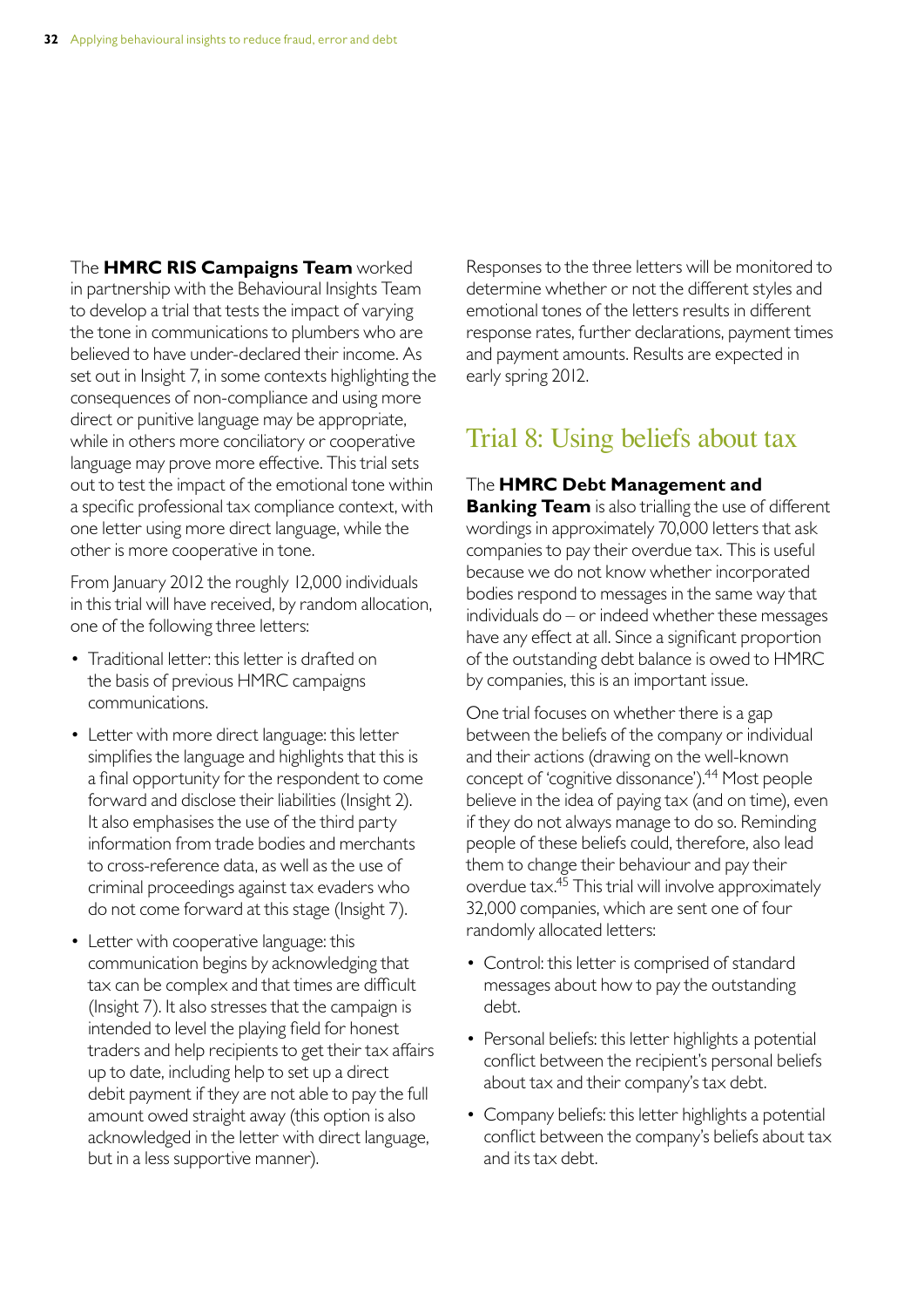• Fairness: this letter highlights a potential conflict between the recipient's beliefs that businesses should pay tax and their company's tax debt.

While it is too early to state exact results, preliminary findings suggest that what seems to be particularly effective is to point out any gap between a taxpayer's belief that 'businesses should pay their taxes' and the fact that their own company currently owes tax. Interestingly, what seems to be less effective is to refer to a gap between the beliefs of a company itself and the fact that it owes tax. This may be because small business owners find the idea that their business has beliefs to be less convincing than people in larger companies, which may have mission statements and corporate social responsibility plans.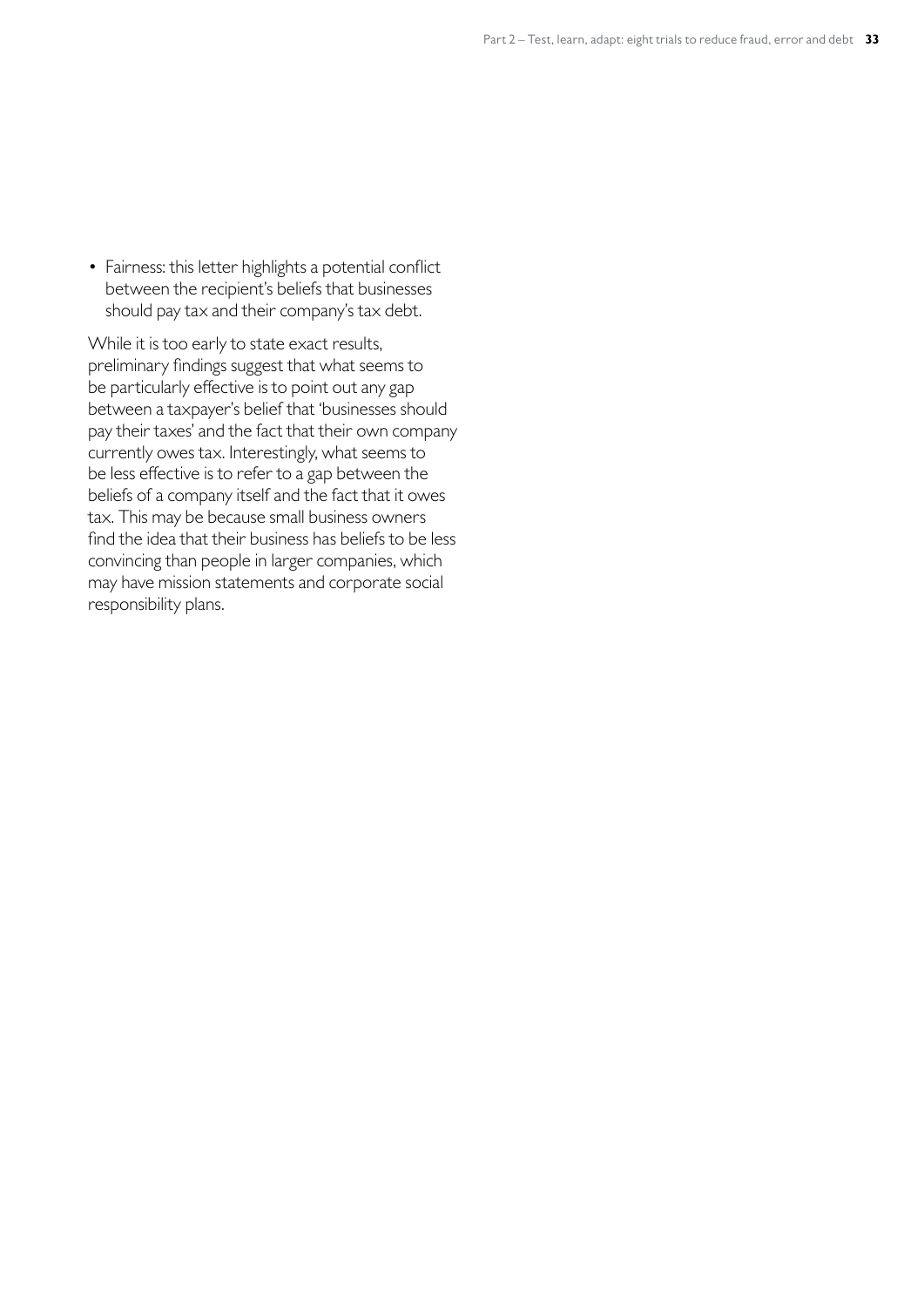## **Concluding remarks**

Public sector fraud, error and debt cost the UK government billions of pounds each year, costs that are borne by law-abiding taxpayers and firms. Insights from behavioural science can form an integral part of the government strategy to reduce this cost and the tax gap.

This document is intended to offer a practical guide to those who design and administer taxes and fines, and whose job it is to make such systems simple and easy to use for businesses and citizens. This is the first time that the Government has explicitly sought to draw upon behavioural insights to tackle fraud, error and debt in a systematic way. The insights outlined in this document, applied in a range of different contexts and settings, show that not only is it possible to apply behavioural insights to reduce fraud, error and debt, but also that it can be done in a highly cost-effective way.

Part 1 summarises the academic evidence and sets out seven key insights that can be applied in practice. It illustrates that behavioural insights can offer useful new perspectives on these familiar challenges, as well as the potential to move interventions 'upstream' by encouraging early and easy payments to prevent debts accruing in the first place.

Part 2 describes eight trials which demonstrate that it is possible – and important – for public services to adopt a 'test, learn, adapt' approach. This is important not only because the effectiveness of interventions will depend heavily on the context in which they are applied, but also because the use of such methods ultimately rests on public acceptability and trials allow this to be tested. Policymakers should innovate, but should do so with humility about the limits of current knowledge, and with respect for what is acceptable and helpful to the public whom we serve.

We would like to thank colleagues in HMRC, the Ministry of Justice, DVLA, HMCTS, Manchester City Council and local government for their help in conducting the trials and producing this document. We would also ask you – the reader – to help to improve it, and our collective understanding, by sharing results that you may have or trials that you may be undertaking.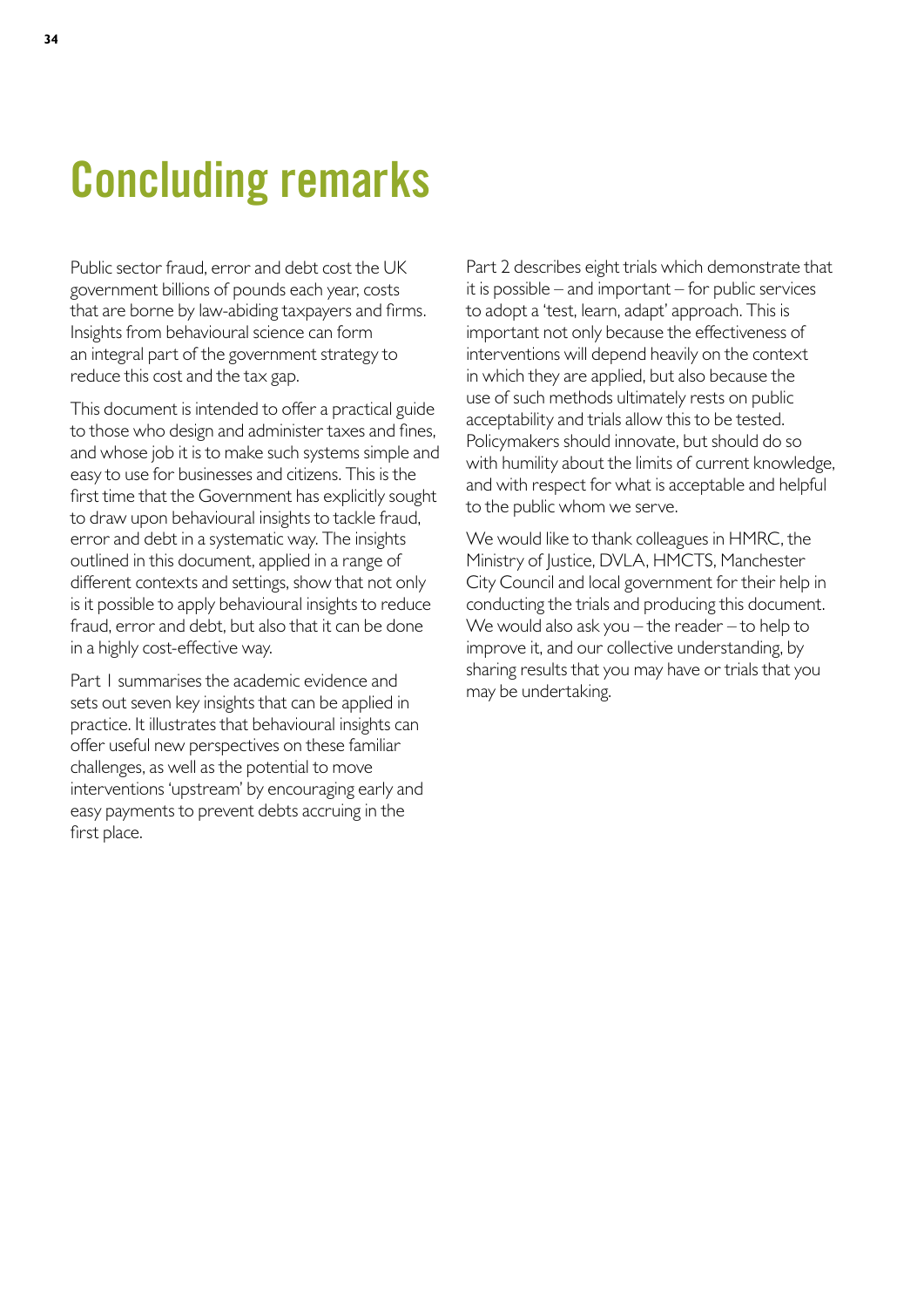## **References**

- 1. Cabinet Office Taskforce on Fraud, Error and Debt (2012), *Reducing Fraud & Error in Government*; Cabinet Office Taskforce on Fraud, Error and Debt (2012), *Tackling Debt Owed to Central Government*
- 2. Adreoni J, Gerard B and Feinstein J (1998), Tax compliance, *Journal of Economic Literature* 36(2): 818–60
- 3. Leviner S (2008), An overview: a new era of tax enforcement – from "big stick" to responsive regulation, *Regulation and Governance* 2: 360–80
- 4. For example, see Fehr E, Fischbacher U and Gächter S (2003), *Strong Reciprocity, Human Cooperation and the Enforcement of Social Norms*, Microeconomics series paper 0305008, Economics Working Papers Archives
- 5. Leventhal H, Singer R and Jones S (1965), Effects of fear and specificity of recommendation upon attitudes and behavior, *Journal of Personality and Social Psychology* 2(1): 20–9
- 6� McKinsey & Company (2009), *The Road to Improved Compliance: A Benchmarking Study of Tax Administrations 2008–9*
- 7. Bettinger E, Long B, Oreopoulos P and Sanbonmatsu L (2011), *The Role of Application Assistance and Information in College Decisions: Results from the H&R Block FAFSA Experiment*, available at: http://economics.uwaterloo.ca/ documents/OreopoulosNov25.pdf
- 8. See HM Revenue and Customs (2011), *Modernising the Administration of the Personal Tax System: Tax Transparency for Individuals*  [discussion document]. The closing date of consultation is 24 February 2012
- 9. www.irs.gov/efile/article/0,,id=234412,00.html
- 10. http://taxreceiptlog.com/blog/gst/taxcalculator/
- 11� Kahneman D (2011), *Thinking, Fast and Slow*, Penguin
- 12. Levie WH and Lentz R (1982), Effects of text illustrations: a review of research, *Education and Communication Technology Journal* 30: 195–232; Glenberg AM and Langton WE (1992), Comprehension of illustrated text: pictures help to build mental models, *Journal of Memory and Language* 31(2): 129–51
- 13. Garner R (2005), Post-It<sup>®</sup> note persuasion: a sticky influence, *Journal of Consumer Psychology*, 15(3): 230–7
- 14. *Ibid.*
- 15. Burger JM and Caldwell DF (2011), When opportunity knocks: the effect of a perceived unique opportunity on compliance, *Group Processes & Intergroup Relations* 14(5): 671–6
- 16. Shu L, Gino F, Bazerman M et al (2011), *When to Sign on the Dotted Line? Signing First Makes Ethics Salient and Decreases Dishonest Self-reports*, Working Paper 11-117, Harvard Business School
- 17. Ariely D (2008), Predictably Irrational: The *Hidden Forces that Shape our Decisions*, HarperCollins
- 18. Mazar N, Amir O and Ariely D (2008), The dishonesty of honest people: a theory of selfconcept maintenance, *Journal of Marketing Research* 45(6): 633–44
- 19. Bateson M, Nettle D and Roberts G (2006), Cues of being watched enhance cooperation in a real-world setting, *Biology Letters* 2(3): 412–14
- 20. Ernest-Jones M, Nettle D and Bateson M (2011), Effects of eye images on everyday cooperative behavior: a field experiment, *Evolution and Human Behavior* 32(3): 172–8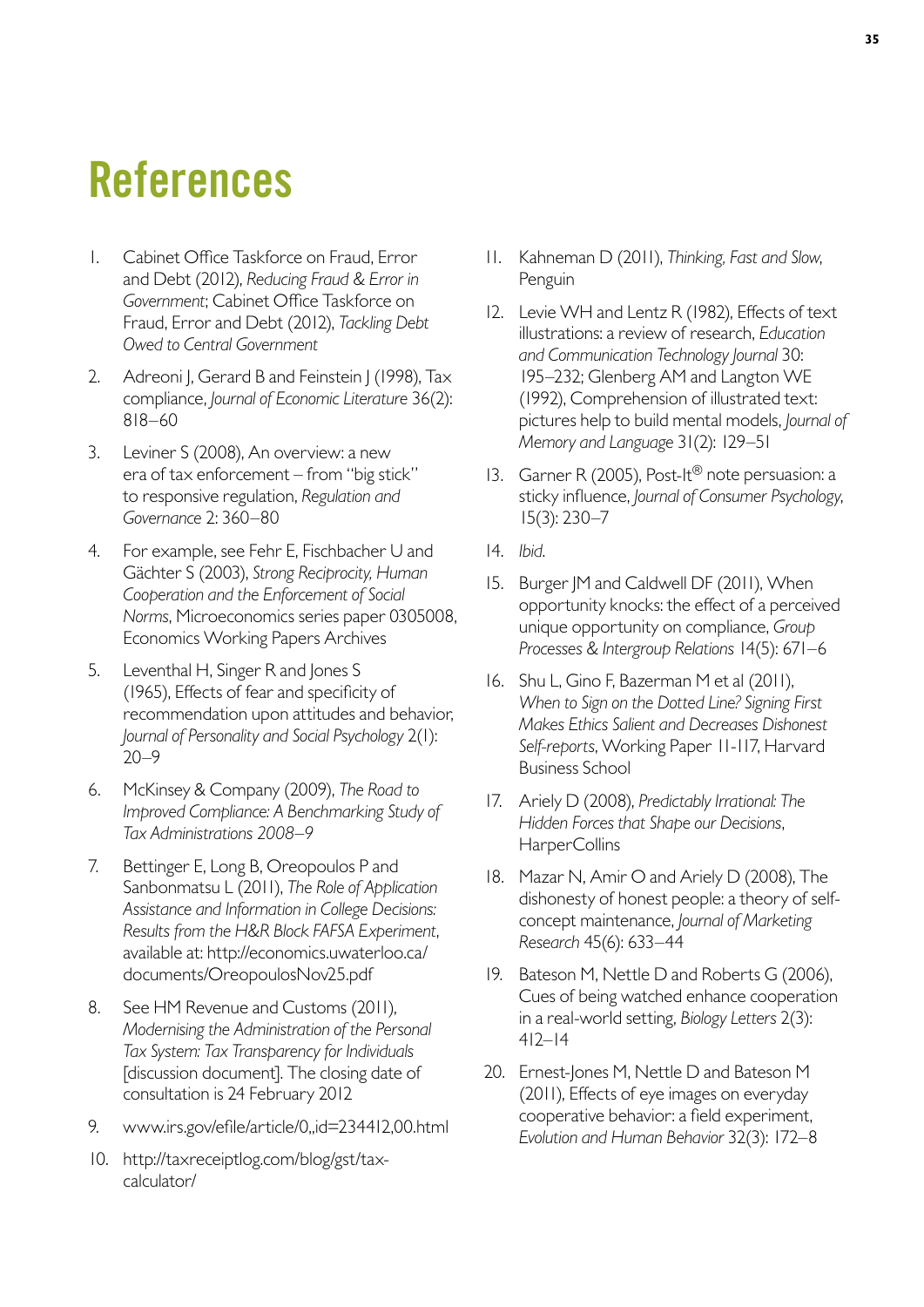- 21. Haley K and Fessler D (2005), Nobody's watching? Subtle cues affect generosity in an anonymous economic game, *Evolution and Human Behavior* 26: 245–56
- 22. Cabinet Office and Institute for Government (2010), *MINDSPACE: Influencing Behaviour through Public Policy*
- 23. Schultz WM, Nolan JM, Cialdini RB et al (2007), The constructive, deconstructive and reconstructive power of social norms, *Psychological Science* 18(5): 429–34
- 24� Coleman S (2007), *The Minnesota Income Tax Compliance Experiment: Replication of the Social Norms Experiment*, MPRA Paper 5820, available at: http://mpra.ub.uni-muenchen. de/5820/
- 25. Bobek D, Roberts R and Sweeney J (2007), The social norms of tax compliance: evidence from Australia, Singapore and the United States, *Journal of Business Ethics* 74(1): 49–64
- 26. Burger JM and Shelton M (2011), Changing everyday health behaviors through descriptive norm manipulations, *Social Influence* 6(2): 69–77
- 27� Ayres I (2010), *Carrots and Sticks: Unlock the Power of Incentives to Get Things Done*, Bantom Dell Publishing Group
- 28. Loewenstein GF, Weber EU, Hsee CK and Welch N (2001), Risk as feelings, *Psychological Bulletin* 127(2): 267–86
- 29. Wan J (2008), The incentive to declare taxes and tax revenue: the lottery receipt experiment in China, paper prepared for the 64th Congress of the International Institute of Public Finance, University of Maastricht, The Netherlands
- 30. Gneezy U (2005), Deception: the role of consequences, *The American Economic Review*, 95(1): 384–94
- 31. Kleven H, Knudsen M, Kreiner C et al (2010), *Unwilling or Unable to Cheat? Evidence from a Randomized Tax Audit Experiment in Denmark*, NBER Working Paper 15769
- 32� Department for Transport (2011), *Vehicle Excise Duty Evasion Estimates: 2011*, available at: www.dft.gov.uk/statistics/releases/vehicleexcise-[duty-evasion-estimates-2011](http://www.dft.gov.uk/statistics/releases/vehicle-excise-duty-evasion-estimates-2011)
- 33. Levie WH and Lentz R (1982), Effects of text illustrations: a review of research, *Education and Communication Technology Journal* 30: 195–232; Glenberg AM and Langton WE (1992), Comprehension of illustrated text: pictures help to build mental models, *Journal of Memory and Language* 31(2): 129–51
- 34. Leventhal H, Singer R and Jones S (1965), Effects of fear and specificity of recommendation upon attitudes and behavior, *Journal of Personality and Social Psychology* 2(1): 20–9
- 35. Mann T and Ward A (2007), Attention, self-control, and health behaviors, *Current Directions in Psychological Science* 16: 280–3
- 36. Novemsky N, Dhar R, Schwarz N and Simonson I (2007), Preference fluency in choice, *Journal of Marketing Research* 44: 347–56; Gill MJ, Swann WB and Silvera DH (1998), On the genesis of confidence, *Journal of Personality and Social Psychology* 75: 1101–14
- 37. This draws on the insight that people respond more favourably when they have a degree of control over performing a certain behaviour, as well as the 'implementation intentions' literature. Refer to Gollwitzer PM (1999), Implementation intentions: strong effects of simple plans, *American Psychologist* 54: 493–503
- 38. Postma OJ and Brokke M (2002), Personalisation in practice: the proven effects of personalisation, *Journal of Database Marketing* 9(2): 137–42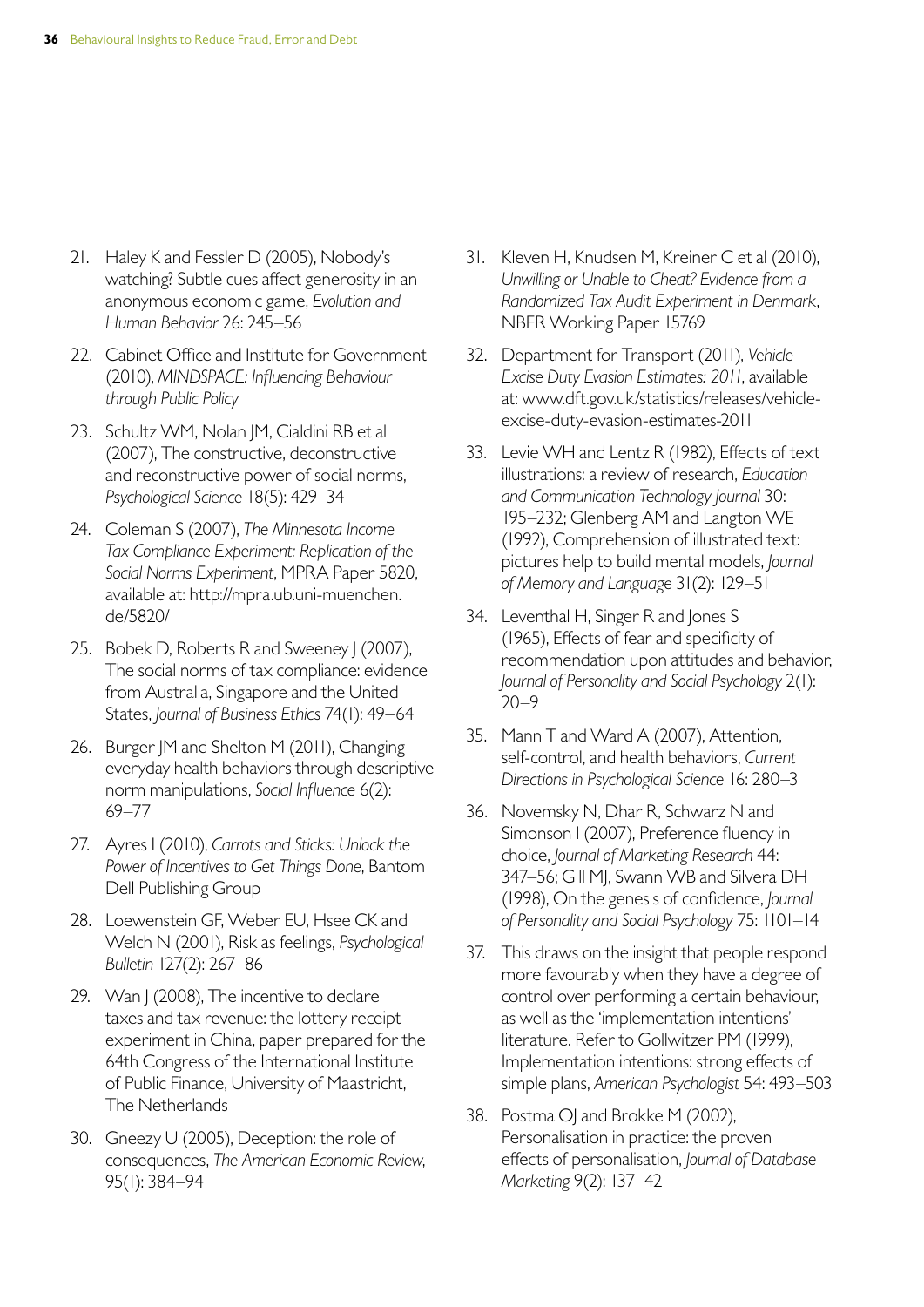- 39. Shapiro KL, Caldwell J and Robyn E (1997), Personal names and the attentional blink: a visual "cocktail party" effect, *Journal of Experimental Psychology: Human Perception and Performance* 23(2): 504–14
- 40. Bargh JA (1982), Attention and automaticity in the processing of self-relevant information, *Journal of Personality and Social Psychology* 43(3): 425–36
- 41. Northgate Consultancy, presentation to the Cabinet Office
- 42� Audit Commission (2009), *Protecting the Public Purse: Local Government Fighting Fraud*
- 43. Shu L, Gino F, Bazerman M et al (2011), *When to Sign on the Dotted Line? Signing First Makes Ethics Salient and Decreases Dishonest Self-reports*, Working Paper 11-117, Harvard Business School
- 44� Festinger L (1957), *A Theory of Cognitive Dissonance*, Stanford University Press
- 45. Stone J and Fernandez N (2008), To practice what we preach: the use of hypocrisy and cognitive dissonance to motivate behavior change, *Social and Personality Psychology Compass* 2(2): 1024–51